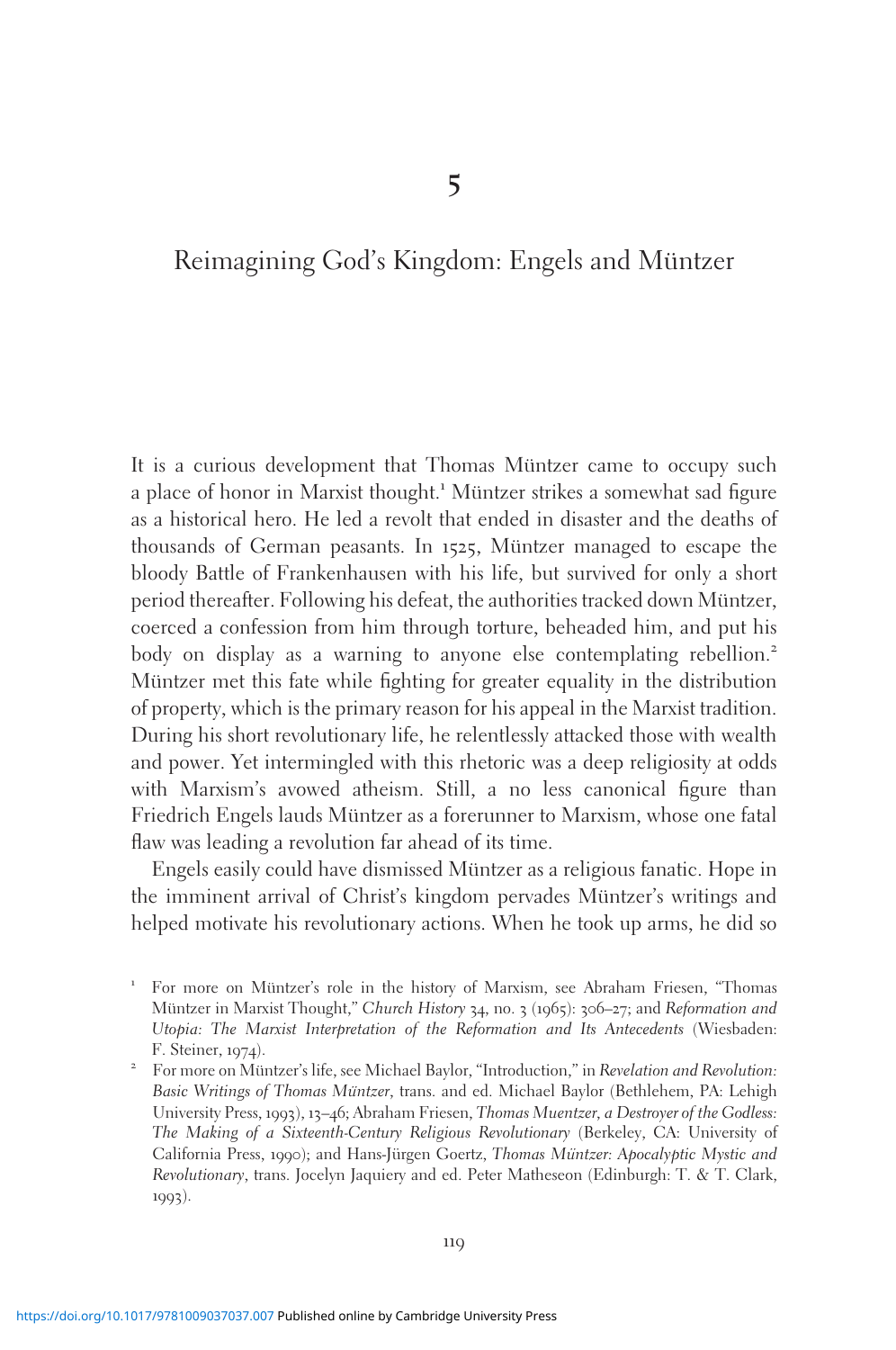with the conviction that God would lead the peasants to victory over the corrupt ruling authorities and, in the process, realize his kingdom on earth. Such religious baggage fails to deter Engels from taking a keen interest in Müntzer, most notably in his 1850 work The Peasant War in Germany.<sup>3</sup>

Müntzer's transformation into a Marxist hero, largely spurred by Engels's praise of him, offers an example of how Christian apocalyptic thought becomes secularized. Here a secular thinker directly engages with a figure in the Christian apocalyptic tradition, as well as texts from that tradition like the book of Revelation.<sup>4</sup> Engels's study of apocalyptic thought leads him to conclude that aspects of it prove valuable for interpreting politics. His writings thus provide fertile ground for exploring apocalyptic thought's appeal for politics, even to thinkers without strong religious commitments.

Toward that end, the first step is to understand Müntzer's vision for apocalyptic change and its parallels to Marxism. In his writings, Müntzer espouses a cataclysmic understanding of apocalyptic thought, in which God uses crisis to wipe away earthly corruption and usher in his perfect kingdom. Related beliefs are found in Marxist thought, with the twist that economic rather than divine forces guide crisis to the ideal society where the proletariat will rule. Through his interpretation of Müntzer, Engels strengthens the parallels between Marxism and Christian apocalyptic thought. According to Engels, when Müntzer seeks after the kingdom of God, he is actually pursuing a communist ideal that emphasizes economic rather than spiritual renewal.

It is important to exercise caution when identifying links between Marxism and Christian apocalyptic thought. Some try to undermine Marxism's credibility by dismissing it as a secularized version of Christian eschatology.<sup>5</sup> Such criticisms often lack textual evidence and resort to extraordinary interpretive leaps to make their case. In response, some argue that we would be better off abandoning the premise behind the criticism – that Marxism is indebted to apocalyptic thought for its theory.<sup>6</sup>

Ultimately, that view proves less than satisfying. It is true that interpretations motivated by ideology sometimes use the concept of secular apocalyptic thought as a weapon to undermine Marxism rather than as a tool to better

<sup>&</sup>lt;sup>3</sup> Friedrich Engels, *The Peasant War in Germany*, in *Marx and Engels: Collected Works*, vol. 10 (London: Lawrence & Wishart, 1978), 397–482.

<sup>&</sup>lt;sup>4</sup> Engels, "The Book of Revelation," in Marx and Engels: Collected Works, vol. 26 (London: Lawrence & Wishart, 1990), 112–17; and "On the History of Early Christianity," in Marx and

Engels: Collected Works, vol. 27 (London: Lawrence & Wishart, 1990), 445–69.<br>
<sup>5</sup> See, e.g., Murray Rothbard, "Karl Marx: Communist as Religious Eschatologist," *Review of* Austrian Economics 4, no. 1 (1990): 123–79.

 $6$  See Roland Boer, "Marxism and Eschatology Reconsidered," Mediations 25, no. 1 (2010): 39–59.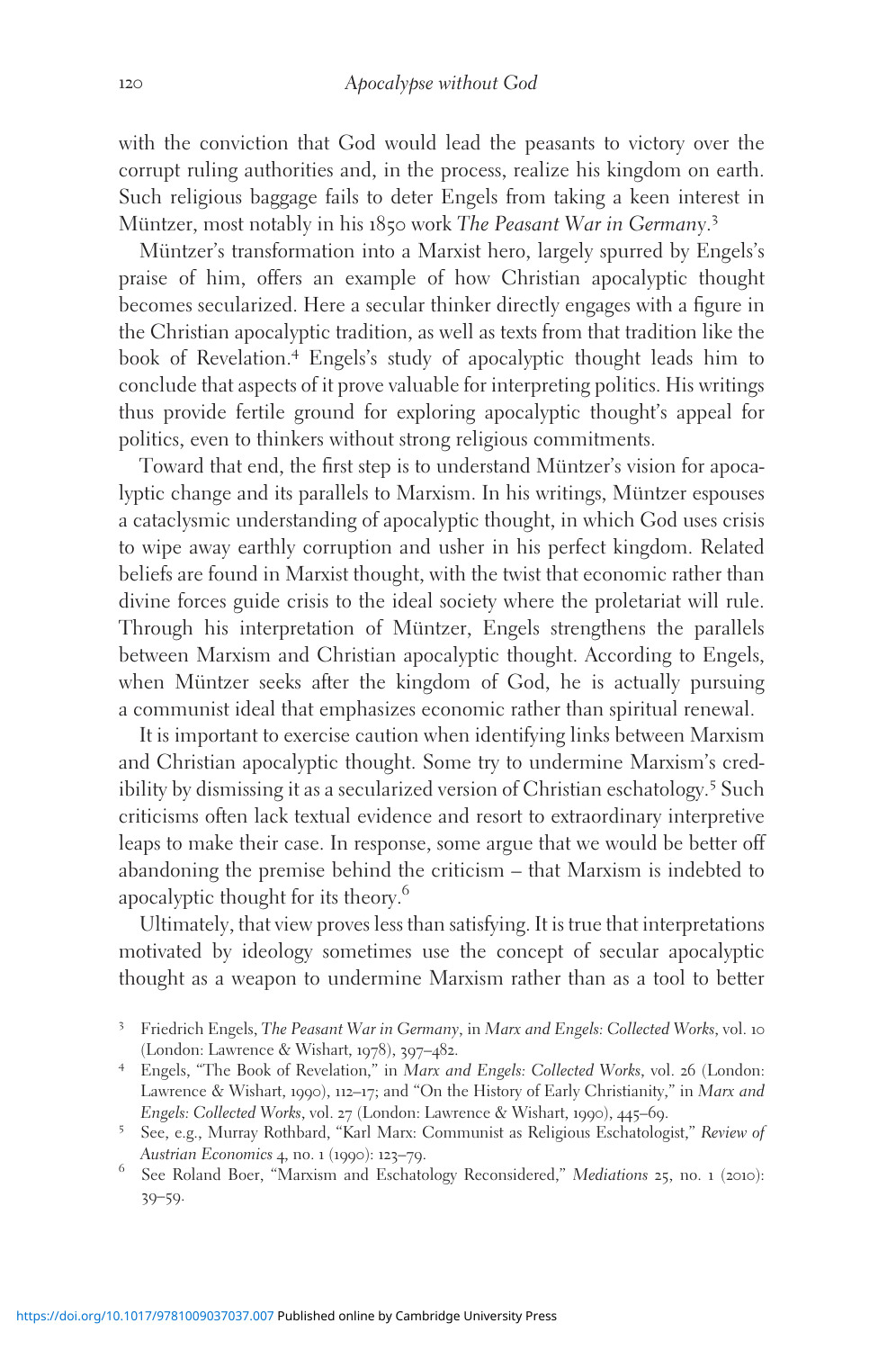understand it. But denying any meaningful connection between Marxism and Christian apocalyptic thought also has drawbacks. That interpretation fails to make sense of why thinkers like Engels repeatedly return to Christian apocalyptic thought as an interpretive lens for understanding politics.

Here the goal is to stake out a more compelling approach. Though Karl Marx and Engels do not draw directly on Christian apocalyptic belief to develop Marxism, these two systems of thought share key features with each other. Specifically, the concept of crisis plays a key role in resolving a tension inherent in Marxism: its dual commitment to offering a theory that is both utopian and feasible. In Marxism and the Christian apocalyptic tradition, crisis brings utopia within reach. That shared feature helps explain why Engels finds elements of Christian apocalyptic thought appealing, and why such thought interests secular thinkers engaged in the task of imagining a path to the ideal state.

### MÜNTZER'S VISION FOR APOCALYPTIC CHANGE

When writing about Müntzer, Engels stresses that much of his thought was at odds with Christian orthodoxy. He certainly has good reason to see many aspects of Müntzer's thought as radical. But, as we will see, Engels goes beyond just arguing that Müntzer pushes the bounds of orthodoxy. He claims that Müntzer may have left Christianity behind altogether. Müntzer's own writings fail to back up this interpretation, however, and make clear that his apocalyptic vision remains thoroughly Christian in its assumptions.

Within the context of the Reformation, Müntzer is part of what is called the Radical Reformation. This movement believed that initial reformers, like Martin Luther, did not go far enough in their calls for religious and political change. The Radical Reformation was incredibly diverse, consisting of figures who often disagreed with each other.<sup>7</sup> This diversity has led to confusion over Müntzer's thought, with the labels applied to him ranging from atheist to Anabaptist.<sup>8</sup>

Müntzer's ties to the Anabaptists are tenuous. It is true that he rejects the practice of infant baptism, thus embracing a core tenet of Anabaptism.<sup>9</sup> But

<sup>7</sup> For more on the Radical Reformation, see the anthology by Michael Baylor, ed., The Radical

Reformation (New York: Cambridge University Press, 1991). <br> 8 For a survey of Marxist interpretations of Müntzer, especially as he relates to the Anabaptists, see Abraham Friesen, "The Marxist Interpretation of Anabaptism," Sixteenth Century Essays

and Studies 1 (1970): 17–34.<br><sup>9</sup> Thomas Müntzer, *Protestation or Proposition*, in The Collected Works of Thomas Müntzer, trans. and ed. Peter Matheson (Edinburgh: T. & T. Clark, 1988), 191.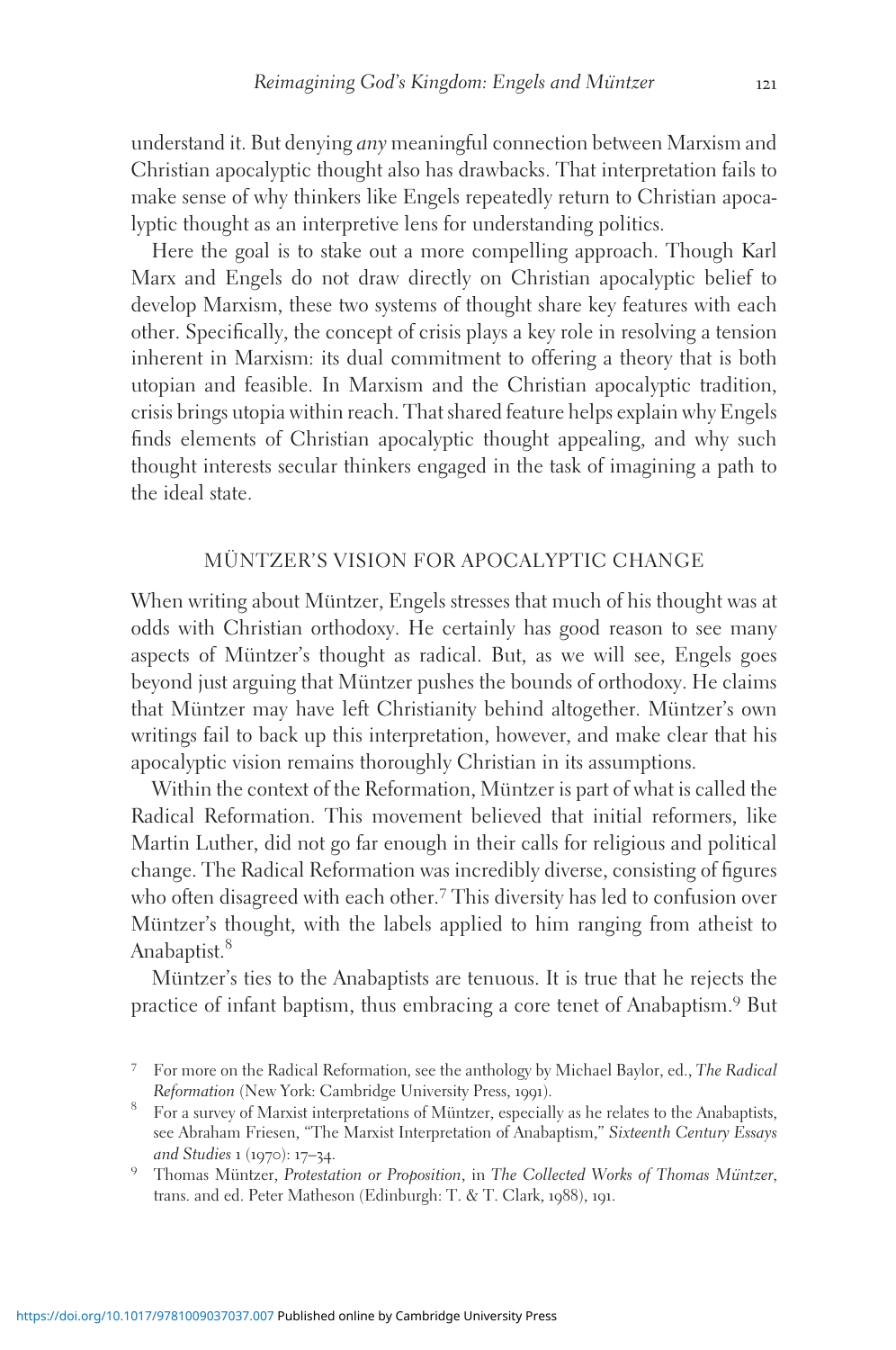there is no evidence that Müntzer participated in the practice of believers' baptism – the most distinctive feature of the Anabaptist movement – where one would be baptized as an adult in a public profession of faith and sign of joining the church.<sup>10</sup> A 1524 letter to Müntzer from Conrad Grebel and the Swiss Brethren, who initiated the practice of believers' baptism, reveals the differences between them. Though Grebel and his companions praise some of Müntzer's teachings, like his rejection of infant baptism and condemnation of church corruption, they find fault with his endorsement of violence and other aspects of his theology.<sup>11</sup> The Swiss Brethren certainly had an interest in Müntzer, but some of his beliefs – most notably his reliance on the sword to advance God's kingdom – differ in important respects from those of the mostly pacifist Anabaptists.

The historian William Estep uses the term "inspirationist" to describe Müntzer, which provides some clarity in distinguishing him from the Anabaptists.<sup>12</sup> Müntzer does not reject the Bible's authority, but does emphasize the Holy Spirit as a source of inspiration and revelation that continues to speak to God's elect. For inspirationists like Müntzer, relying solely on the Bible proves insufficient for learning God's truth in all its fullness.

This feature of Müntzer's thought comes under harsh criticism from Luther and other contemporaries. Luther scoffs at the idea that a heavenly spirit inspires Müntzer's teachings, calling any spirit in him "evil," whose fruits are "the destruction of churches and cloisters."<sup>13</sup> Despite this criticism, it is important to keep in mind that Müntzer understands his belief in inspiration as wholly compatible with scripture. Indeed, his writings are littered with scriptural references offered as evidence for his claims. Scripture from his perspective shows that God's spirit, not theologians, must be the source of truth for believers. In his Manifest Exposé of False Faith, Müntzer writes: "Everyone must receive the knowledge of God, the true Christian faith, not from the stinking breath of the devilish biblical scholars, but from the eternal, powerful word of the father in the son as explained by the holy spirit ... Eph[esians] <sup>3</sup>."<sup>14</sup> By carefully listening to and sharing the message of God's

<sup>&</sup>lt;sup>10</sup> William Estep, *The Anabaptist Story: An Introduction to Sixteenth-Century Anabaptism*, 3rd ed. (Grand Rapids, MI: Eerdmans, 1996), 21.

<sup>&</sup>lt;sup>11</sup> Conrad Grebel et al., "Letter 69," in *The Collected Works of Thomas Müntzer*, trans. and ed.<br>Peter Matheson (Edinburgh: T. & T. Clark, 1988), 121–30.

<sup>&</sup>lt;sup>12</sup> Estep, The Anabaptist Story, 22–23.<br><sup>13</sup> Martin Luther, *Letter to the Princes of Saxony Concerning the Rebellious Spirit*, trans. Conrad Bergendoff, in Luther's Works, vol. 40, ed. Conrad Bergendoff (Philadelphia, PA: Muhlenberg Press, 1958), 52.<br><sup>14</sup> Müntzer, A Manifest Exposé of False Faith, in The Collected Works of Thomas Müntzer, 298.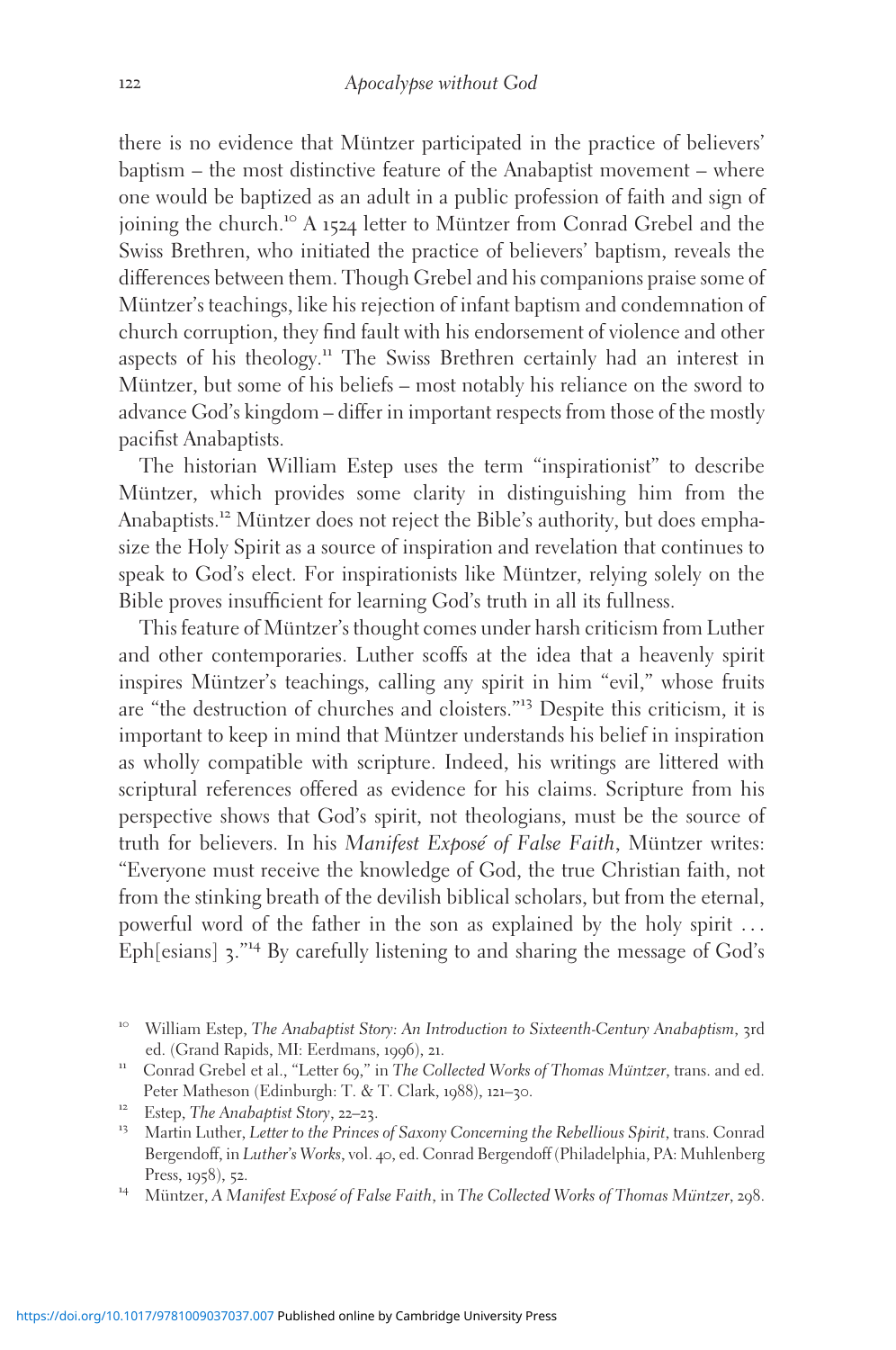spirit, Müntzer believes that he is one of the faithful few following the Lord and not deaf to his voice.

For Müntzer, it is clear that God's spirit is communicating to him an apocalyptic vision for society. This idea pervades both his early and late writings. In Müntzer's view, he is among God's elect living at a critical juncture in history. Soon God will no longer tolerate earthly corruption and will intervene to cast down the wicked to establish his kingdom. This basic insight appears in the Prague Manifesto from 1521, Müntzer's first major work. There he writes: "[E]rrors [in the church] had to take place so that all men's deeds, those of the elect and those of the damned, could flourish freely until our time when God will separate out the tares from the wheat."<sup>15</sup> Müntzer infuses this parable from Matthew 13:24–30 with added urgency by proclaiming that it will be realized in "our time." He also believes that he has a special role to play in the upcoming harvest: "The time of harvest has come! That is why he [God] himself has hired me for his harvest. I have sharpened my sickle, for my thoughts yearn for the truth and with my lips, skin, hands, hair, soul, body and life I call down curses on the unbelievers."<sup>16</sup>

So Müntzer sees himself as God's chosen agent to advance his kingdom, whose violent arrival is imminent. In fact, his vision for societal transformation embodies all the elements of cataclysmic apocalyptic thought – beliefs in present corruption, impending crisis, a divine force guiding crisis, and finally utopia in the form of the kingdom of God.<sup>17</sup>

Müntzer's writings make clear that he views society as plagued by deep and entrenched corruption. A letter from 1521 proclaims that the "time of the Antichrist is upon us."<sup>18</sup> For Müntzer, the world has entered a period of corruption foretold by scripture, where the godless rule both inside and outside the church. People find themselves living under "unintelligent rulers who offend against all equity and do not accept the word of God."<sup>19</sup> False priests exude an air of learning, but in fact are "lacking in judgment," as they lead many astray with their sham authority to teach scripture.<sup>20</sup> Given its pervasiveness among those in authority, the corruption of Müntzer's day puts enormous pressure on people to turn away from God.

In his bleak account of society, Müntzer sees a silver lining. Present corruption provides an opportunity for the elect to sharpen their faith and

<sup>&</sup>lt;sup>15</sup> Müntzer, Prague Manifesto, in The Collected Works of Thomas Müntzer, 370.<br><sup>16</sup> Müntzer, Prague Manifesto, 371.<br><sup>17</sup> For more on cataclysmic apocalyptic thought, see Chapter 2.<br><sup>18</sup> Müntzer, "Letter 25," in The Collec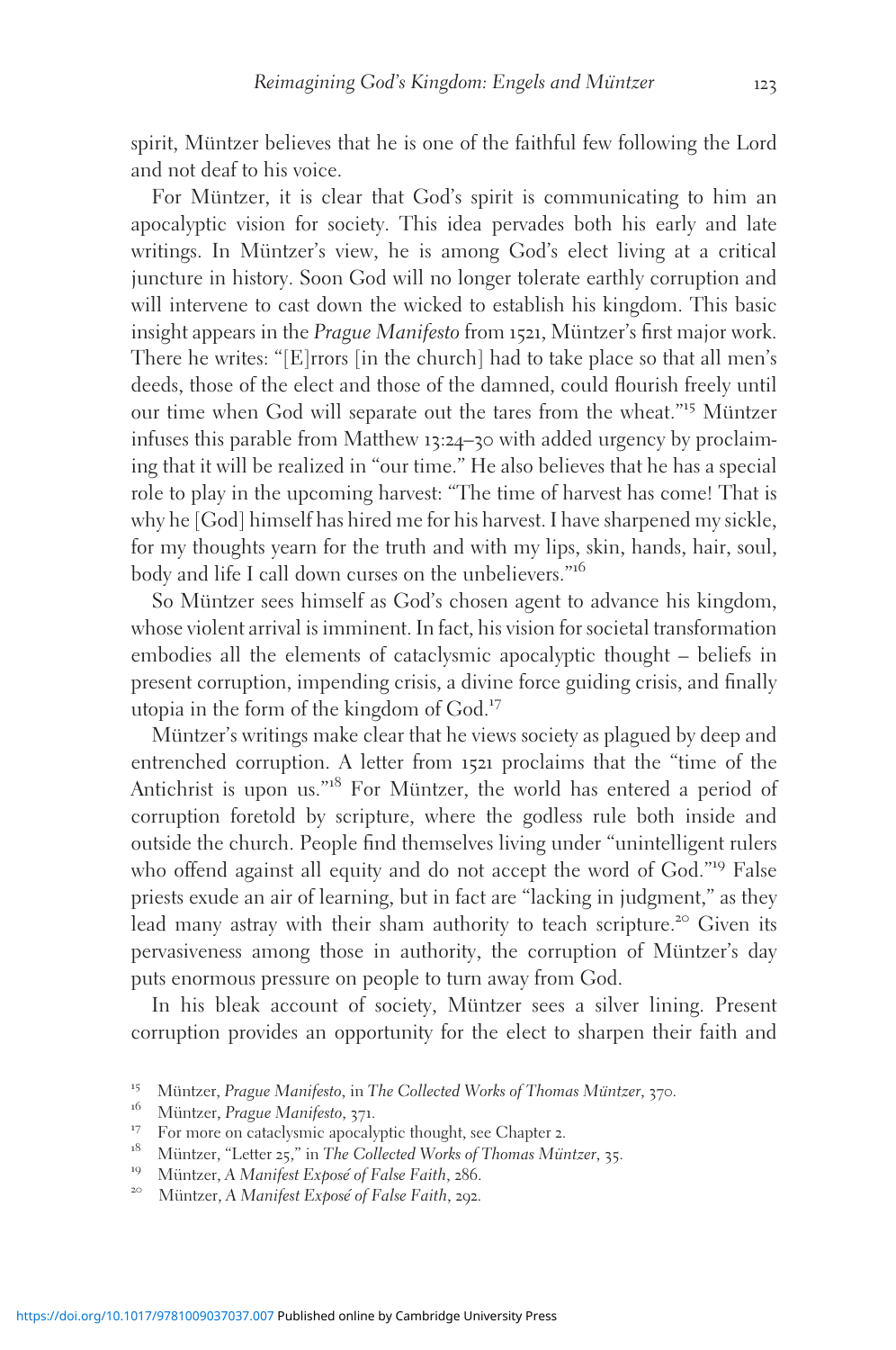prove their commitment to God. Indeed, in Müntzer's view, true faith only comes through enduring severe trials and persecution. As he puts it in On Counterfeit Faith, "Hell has to be endured, before one can take due precautions against its engulfing gates, with all their wiles."<sup>21</sup> Similarly, in a letter from 1524, he writes: "One has to walk in the mortification of the flesh every single moment; in particular our reputation has to stink in the nostrils of the godless. Then the person who has been tested can preach."<sup>22</sup> This vivid imagery emphasizes to the elect that they must leave behind creature comforts and dreams of gaining respect from society's ruling powers. God uses evil in the world to break the faithful until they wholly submit to him. He "makes the tyrants rage more," stresses Müntzer, "so that the countenance of his elect is covered in shame and vice and they are driven to seek the name and glory and honour of God alone."<sup>23</sup> In the midst of such corruption, the elect ultimately reach a point where nothing – from "tyrants" to a "sack of gunpowder" – can stop them from venturing their "body, goods and honour for the sake of God $^{\prime\prime24}$ 

This conflict between the elect and the godless gives birth to crisis and violence. The coming crisis will be bloody and plunge society into great upheaval, but is necessary according to Müntzer. Corrupt rulers currently in place lack legitimacy, and God will not allow them stay in power forever. "A true Christianity for our days," writes Müntzer, "will soon be in full swing despite all the previous corruption."<sup>25</sup> Before true Christianity arrives, the authority of corrupt rulers will crumble  $-$  a prediction Müntzer makes by drawing on the apocalyptic book of Daniel. The demise of the final corrupt empire foretold in Daniel "is now in full swing."<sup>26</sup> The event that deprives the wicked of authority once and for all has already begun in Müntzer's view.

His enthusiasm for societal upheaval elicits the rebuke of his contemporaries. The reformer Johann Agricola condemns him for breathing out "nothing but slaughter and blood."<sup>27</sup> Luther, never shy in his criticism of Müntzer, calls him the "archdevil who rules at Mühlhausen, and does nothing except stir up robbery, murder, and bloodshed."<sup>28</sup> In Müntzer's defense, there are instances

- 
- 
- 
- <sup>21</sup> Müntzer, On Counterfeit Faith, in The Collected Works of Thomas Müntzer, 223.<br><sup>22</sup> Müntzer, "Letter 49," in The Collected Works of Thomas Müntzer, 76–77.<br><sup>23</sup> Müntzer, "Letter 41B," in The Collected Works of Thomas M
- Matheson (Edinburgh: T. & T. Clark, 1988), 30.<br>Luther, Against the Robbing and Murdering Hordes of Peasants, trans. Charles Jacobs, in
- Luther's Works, vol. 46, ed. Robert Schultz (Philadelphia, PA: Fortress Press, 1967), 49.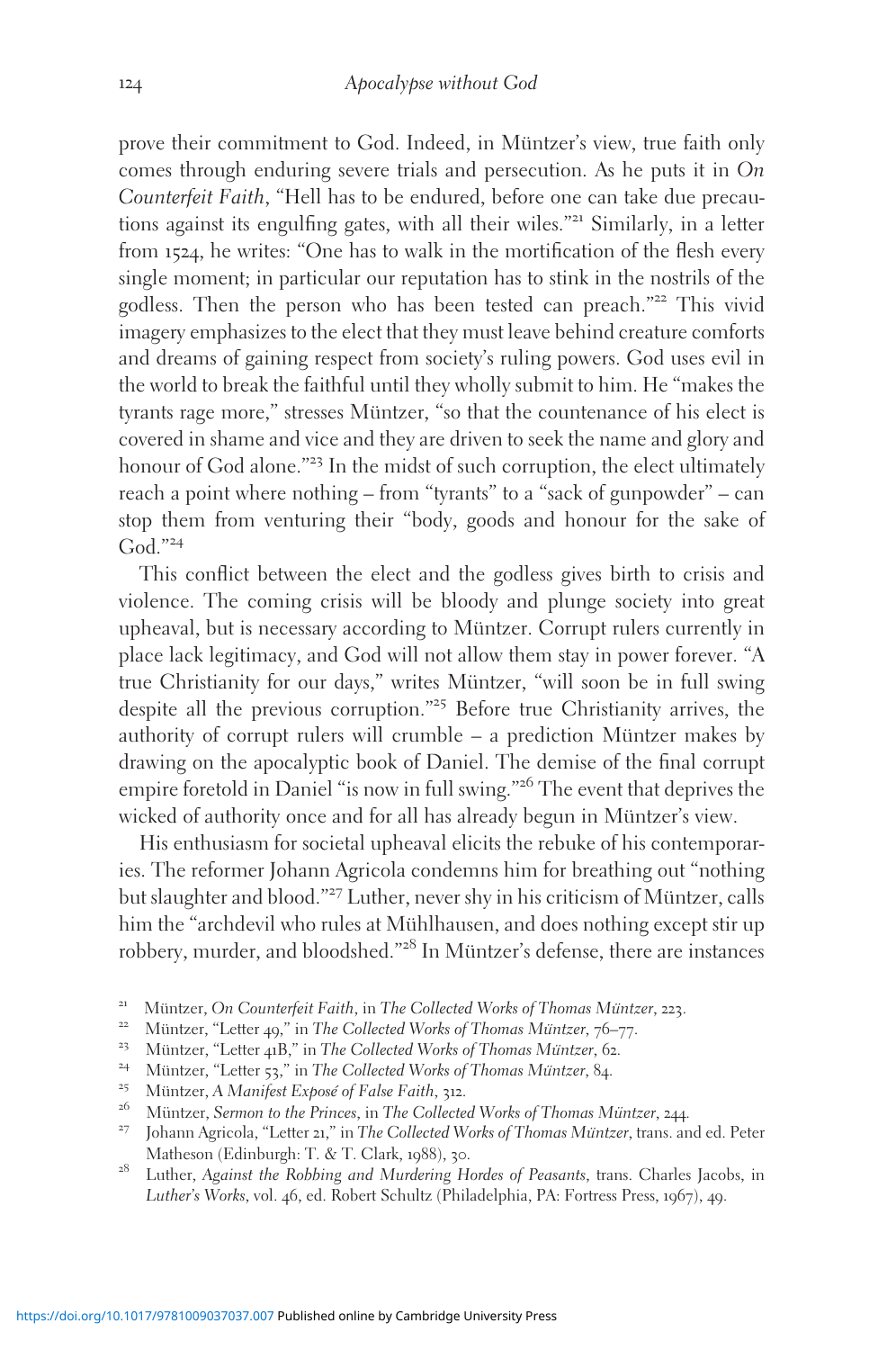where he counsels restraint. For example, in a 1523 letter to followers at Stolberg, he urges them to refrain from rebellion.<sup>29</sup> Nevertheless, despite the occasional calls for peace, violent language runs throughout Müntzer's writings. In a 1524 letter he proclaims: "[T]he time has come when a bloodbath will befall this obstinate world because of its unbelief."<sup>30</sup> His celebration of violence alarms rulers fearful that the Reformation will turn into widespread rebellion. Müntzer, though, sees no reason to fear the violent crisis beginning to engulf society, for he is assured that it will bring the elect to power.

His optimism about the coming crisis stems from his conviction that it is part of a divine plan. The violence and upheaval starting to break out during his lifetime are not without purpose, but signs that God is intervening to make way for his kingdom. In this final stage of history, Müntzer emphasizes that the elect will be active participants in making God's kingdom on earth a reality. Initially, he believes that a few righteous rulers will rise up to defend the elect, dispatch the wicked, and help bring about God's kingdom. Yet if the princes fail to seize this opportunity, God will find others to do his work.

Müntzer communicates this warning to Frederick III, Elector of Saxony: "[T]he people ... should love princes rather than fear them: Romans 13. Princes hold no terrors for the pious. But should that change, then the sword will be taken from them and will be given to the people who burn with zeal so that the godless can be defeated, Daniel 7; and then that noble jewel, peace, will be in abeyance on earth. Revelation  $6.^{"31}$  Whereas Luther cites Romans 13 – "Let every person be subject to the governing authorities  $\dots$  [which] have been instituted by  $God'' - as$ a general command for subjects to obey their rulers,<sup>32</sup> Müntzer focuses on what he sees as the conditional nature of this command.<sup>33</sup> The people should obey only if their rulers act as God's servants and, in Paul's words, "are not a terror to good conduct, but to bad" (Romans 13:3).<sup>34</sup> Princes are called as God's servants to implement his plan for the end times, yet if they fail to, God will empower others to carry it out.

Müntzer expresses this point most forcefully in his Sermon to the Princes, preached to Duke John of Saxony and his son John Frederick in 1524. The sermon makes an urgent plea for the princes to delay no longer in taking

<sup>&</sup>lt;sup>29</sup> Müntzer, "Letter 41B," 61–64.<br><sup>30</sup> Müntzer, "Letter 55," in *The Collected Works of Thomas Müntzer*, 90.<br><sup>31</sup> Müntzer, "Letter 45," in *The Collected Works of Thomas Müntzer*, 69.<br><sup>32</sup> Luther, *Admonition to Peace: A* Charles Jacobs and Robert Schultz, in *Luther's Works*, vol. 46, 25.<br><sup>33</sup> Michael Baylor makes this point. See Baylor, "Introduction," in *Revelation and Revolution*, 32.<br><sup>34</sup> New Revised Standard Version.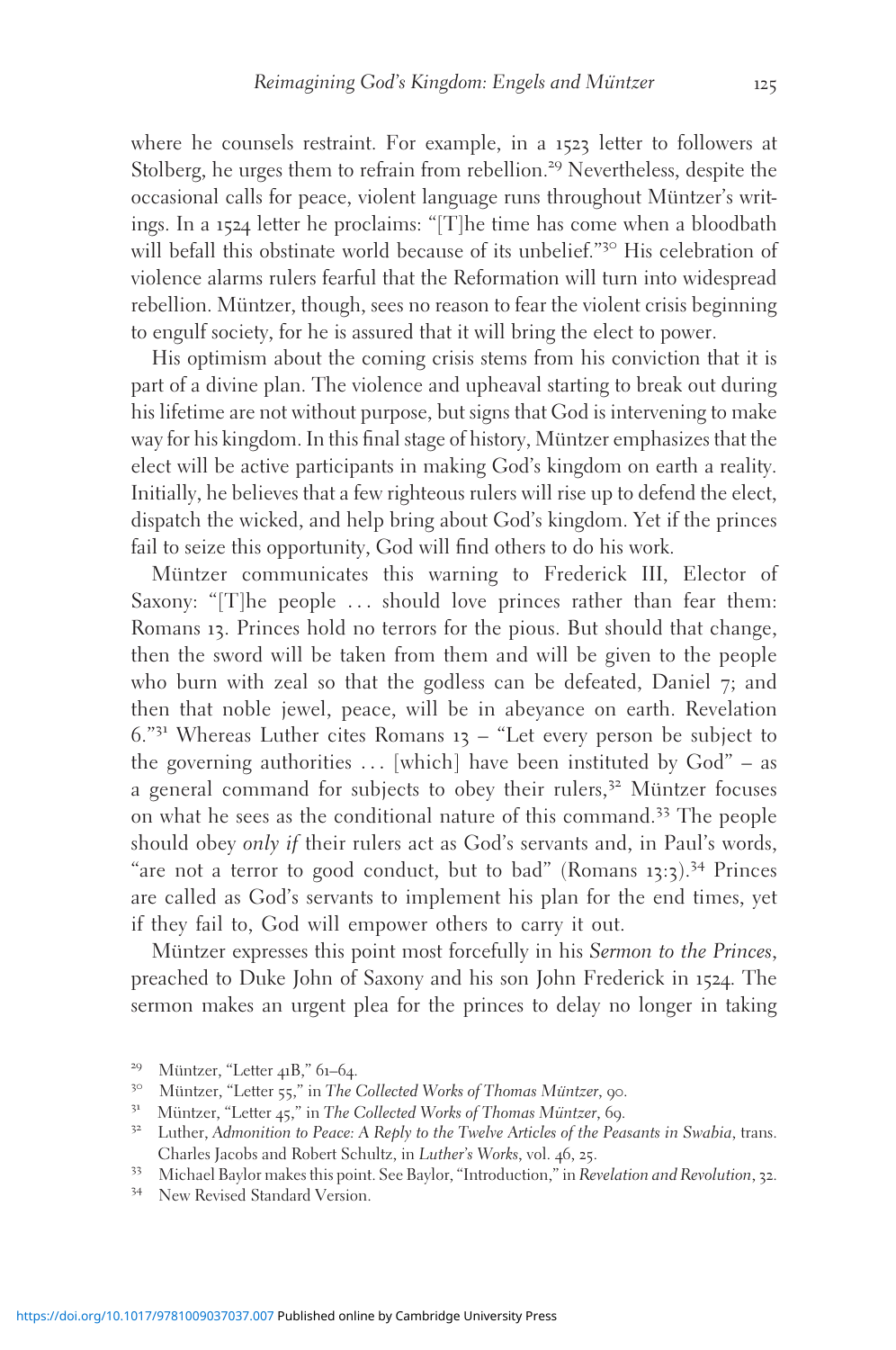action. The time has come for them to "sweep aside those evil men who obstruct the gospel" and to take "them out of circulation!"<sup>35</sup> Violent imagery runs throughout the sermon, as Müntzer argues that it is the duty of godly princes to slaughter corrupt religious authorities.<sup>36</sup> He offers himself to the princes as a "new Daniel" who will help them "grasp the plight of the Christian people" persecuted by false clergy and criminals.<sup>37</sup> If the princes truly comprehend the depths of current corruption, they will embrace their role as God's chosen instruments to drive "his enemies away from the elect."<sup>38</sup> Godly princes are best positioned to carry out "in a fair and orderly manner" this important task. But if they fail to do so, cautions Müntzer, "the sword will be taken from them."<sup>39</sup>

This attempt to rally the princes to action ultimately fails. As a result, Müntzer loses all hope that they will lead the way in fulfilling God's plan for apocalyptic change. The princes become part of the corruption he sees all around him: "they do violence to everyone, flay and fleece the poor farm worker, tradesman and everything that breathes," while hanging the poor who "commit the pettiest crime."<sup>40</sup> One of his later letters uses vivid imagery from Ezekiel 39 to describe the fate awaiting corrupt rulers: "God instructs all the birds of the heavens to consume the flesh of the princes."<sup>41</sup> Such disillusionment leads Müntzer to place his hope in the people and conclude it is God's plan "that power should be given to the common man."<sup>42</sup> But the people must seize the opportunity before them, and not let the "sword grow cold" in dispatching the godless.<sup>43</sup>

On the other side of all this bloodshed lies utopia, God's perfect kingdom. This aspect of Müntzer's apocalyptic vision is the one least developed in his writings. He dedicates most of his energy to urging the elect to take dramatic action to topple corrupt rulers and bring about God's kingdom. Assured of the kingdom of God's imminent arrival and its worthiness as an object of sacrifice, Müntzer feels little need to speculate at great length on what it will look like.

- 
- <sup>35</sup> Müntzer, Sermon to the Princes, 246.<br><sup>36</sup> For more on the role of violent language in Müntzer's Sermon to the Princes, see Matthias Riedl, "Apocalyptic Violence and Revolutionary Action: Thomas Müntzer's Sermon to the Princes," in A Companion to the Premodern Apocalypse, ed. Michael Ryan (Leiden: Brill, 2016), 260-96.
- 
- 
- 
- <sup>37</sup> Müntzer, Sermon to the Princes, 246.<br><sup>38</sup> Müntzer, Sermon to the Princes, 247.<br><sup>39</sup> Müntzer, Sermon to the Princes, 250.<br><sup>40</sup> Müntzer, Vindication and Refutation, in The Collected Works of Thomas Müntzer, 335.<br><sup>41</sup> M
- 
- 
-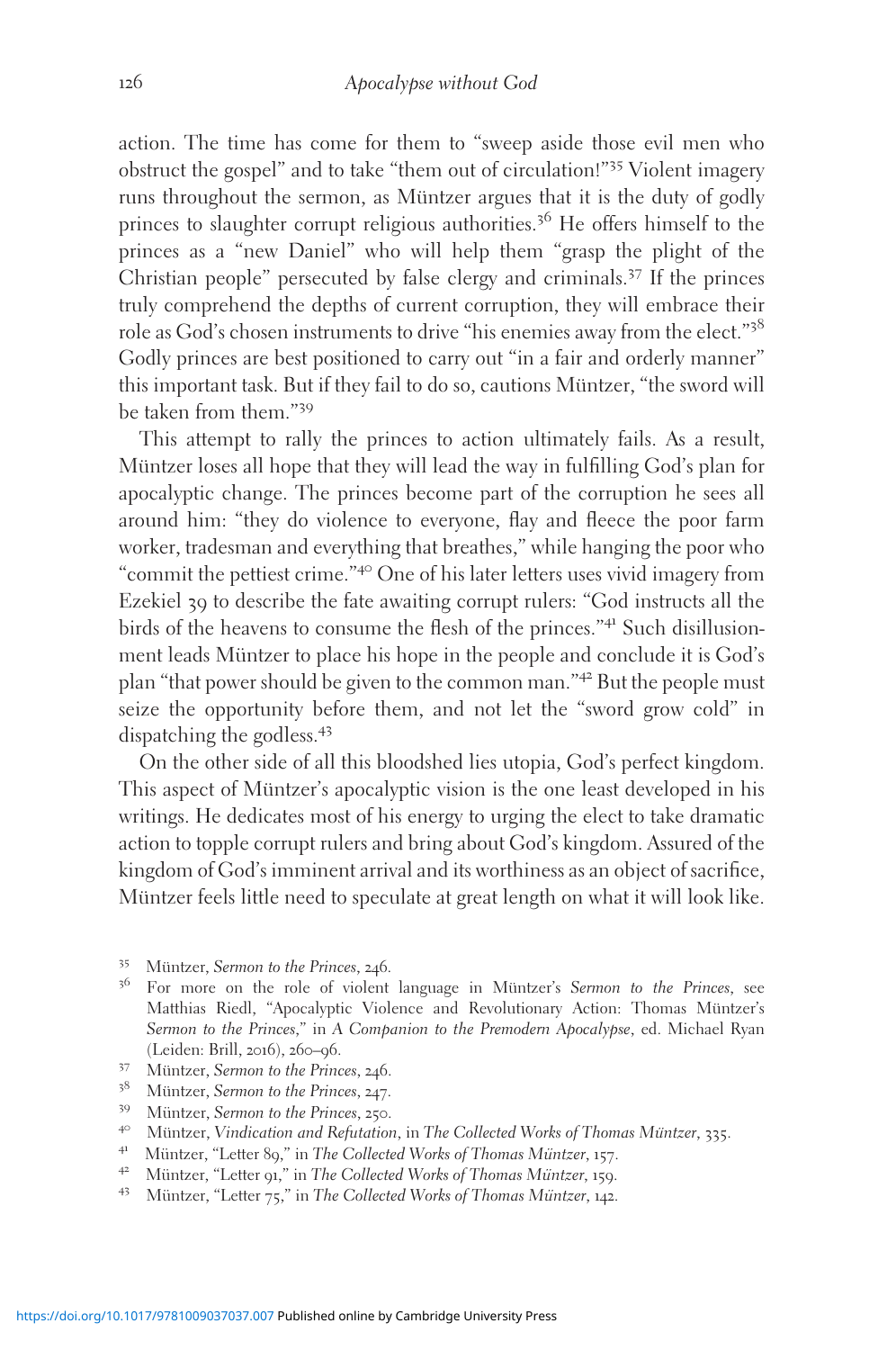He does predict that, when the elect sacrifice and suffer for God's sake, they will "lay hold on the whole wide world, which will acquire a Christian government that no sack of gunpowder can ever topple."<sup>44</sup>

#### ENGELS ON RELIGION AND APOCALYPTIC THOUGHT

So despite his radicalism, Müntzer remains thoroughly Christian in his worldview and vision for the future – his writings leave little doubt on this point. Shortly we will turn to how Engels interprets and transforms Müntzer. But before doing so, it is important to examine Engels's own views on religion and apocalyptic thought, for they serve as the interpretative lens through which he studies Müntzer.

It comes as little surprise that, as an atheist, Engels is often dismissive toward religion. Nonetheless, his articles "The Book of Revelation" and "On the History of Early Christianity" show a genuine interest in apocalyptic belief. These different currents in Engels's thought result in a perspective that rejects religion's truth while recognizing its power, especially when it takes apocalyptic form.

Historical materialism provides the foundation for how Engels understands religion. This perspective sees economic relations as producing moral and religious beliefs that usually legitimize existing political and economic structures.<sup>45</sup> In the hands of the oppressed classes, morality and religion can become an outlet to express discontent with existing power relations. These beliefs, however, lack a feasible program to transform power relations so that they benefit the poor.<sup>46</sup>

As the capitalist system comes under increased strain and history marches toward a world embodying Marxist ideals, Engels is confident that religion eventually will become a vestige of the past. Religion, he argues, "will be no lasting safeguard to capitalist society. If our juridical, philosophical, and religious ideas are the more or less remote offshoots of the economical relations prevailing in a given society, such ideas cannot, in the long run, withstand the effects of a complete change in these relations."<sup>47</sup> This position

<sup>&</sup>lt;sup>44</sup> Müntzer, "Letter 41B," 63.<br><sup>45</sup> See, e.g., Karl Marx and Friedrich Engels, *The German Ideology*, in Marx and Engels: Collected Works, vol. 5 (London: Lawrence & Wishart, 1975), 36; and Engels, "Engels to Joseph Bloch," in Marx and Engels: Collected Works, vol. 49 (London: Lawrence & Wishart, 2001), 35.<br><sup>46</sup> Engels, Anti-Dühring, in Marx and Engels: Collected Works, vol. 25 (London: Lawrence &

Wishart, 1987), 86–88.<br><sup>47</sup> Engels, "Introduction to the English Edition (1892) of Socialism: Utopian and Scientific," in

Marx and Engels: Collected Works, vol. 27, 300–1.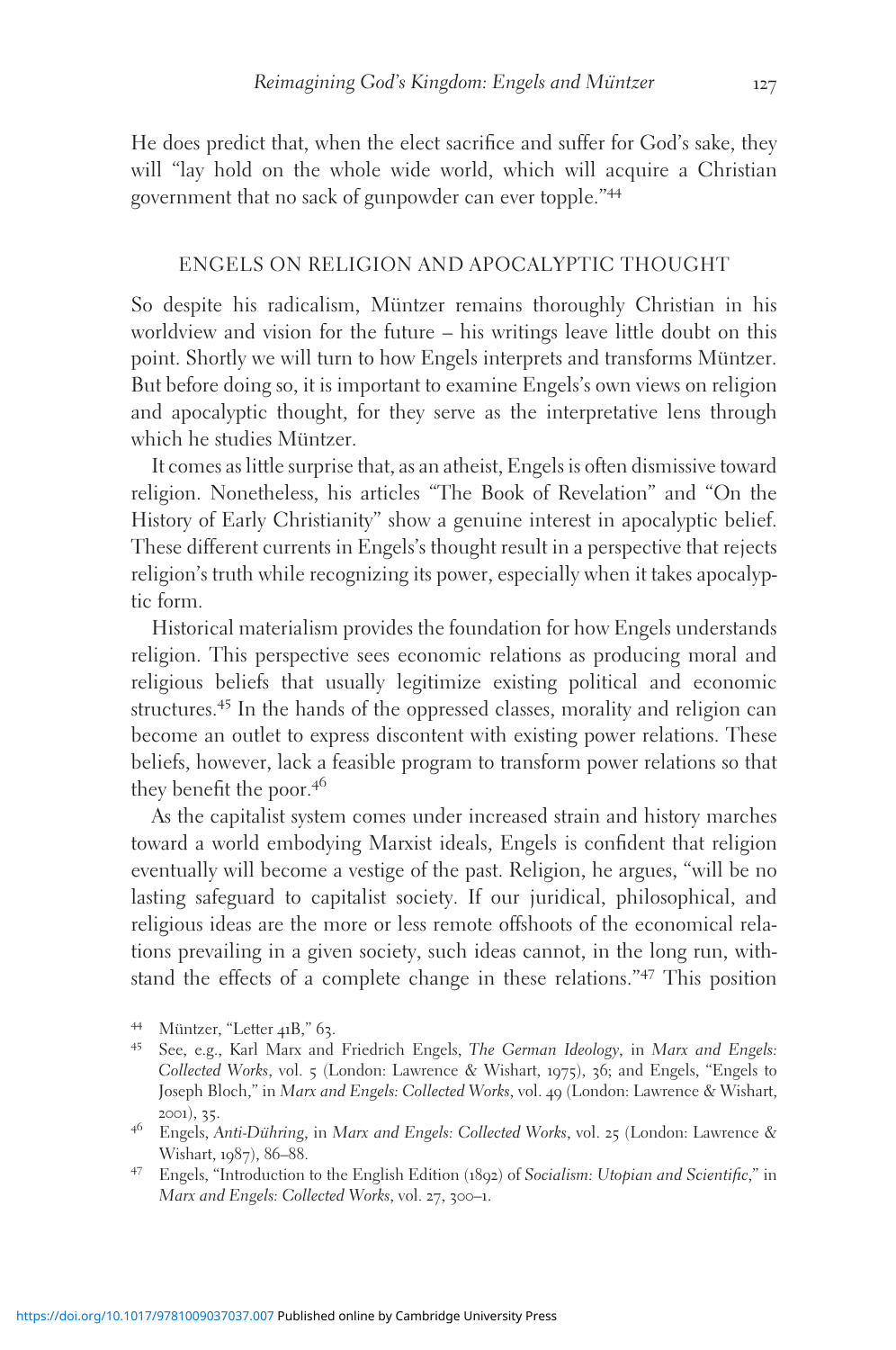aligns with an idea advanced by Marx early in his writings: "To abolish religion as the *illusory* happiness of the people is to demand their *real* happiness.<sup>"48</sup> In short, the realization of Marxist principles will render religion obsolete by meeting people's real needs, which religion has repeatedly failed to do.

Though Marx and Engels fundamentally agree in their views on religion, the latter's writings reveal greater engagement with and curiosity in the subject. Notably, Engels exhibits an enduring interest in apocalyptic thought. Beyond just his study of Müntzer, he repeatedly returns to apocalyptic texts like the book of Revelation.

Based on the research available to him at the time (later discredited),<sup>49</sup> Engels takes Revelation to be the earliest Christian literature to survive.<sup>50</sup> To him, Revelation represents "with the most naïve fidelity" the ideas at the core of early Christianity.<sup>51</sup> He sees much in Revelation to commend, which is lost in later forms of Christianity. As he argues in "On the History of Early Christianity," Revelation is gritty and combative, a feature it shares with modern socialists:

Here we have neither the dogma nor the morals of later Christianity, but instead a feeling that one is struggling against the whole world and that the struggle will be a victorious one; an eagerness for struggle and a certainty of victory which are totally lacking in the Christians of today and which are to be found in our time only at the other pole of society, among the socialists.<sup>52</sup>

Engels also conveys this idea in "The Book of Revelation," where he notes that early Christianity and modern socialism both captivate the attention of the masses through a message "opposed to the ruling system, to 'the powers that be.' "<sup>53</sup>

So Engels's affinity for Revelation is evident from the parallels he draws between early Christianity and modern socialism. Both appeal to the oppressed and persecuted by offering a path to salvation that previously seemed beyond reach. Engels strikes a hopeful tone when noting that socialism looks destined to follow and surpass Christianity in its ability to spread throughout the world:

Marx, "Introduction to Contribution to the Critique of Hegel's Philosophy of Law," in Marx and Engels: Collected Works, vol. 3 (London: Lawrence & Wishart, 1975), 176.

<sup>&</sup>lt;sup>49</sup> Most biblical scholars today believe that Revelation was written decades after Paul's letters and Mark, the New Testament's earliest gospel. See Michael Coogan, ed., The New Oxford Annotated Bible, 3rd ed. (New York: Oxford University Press, 2001), NT 240, 420.<br>
<sup>50</sup> Engels, "On the History of Early Christianity," 468–69.<br>
<sup>51</sup> Engels, "On the History of Early Christianity," 454.<br>
<sup>52</sup> Engels, "On th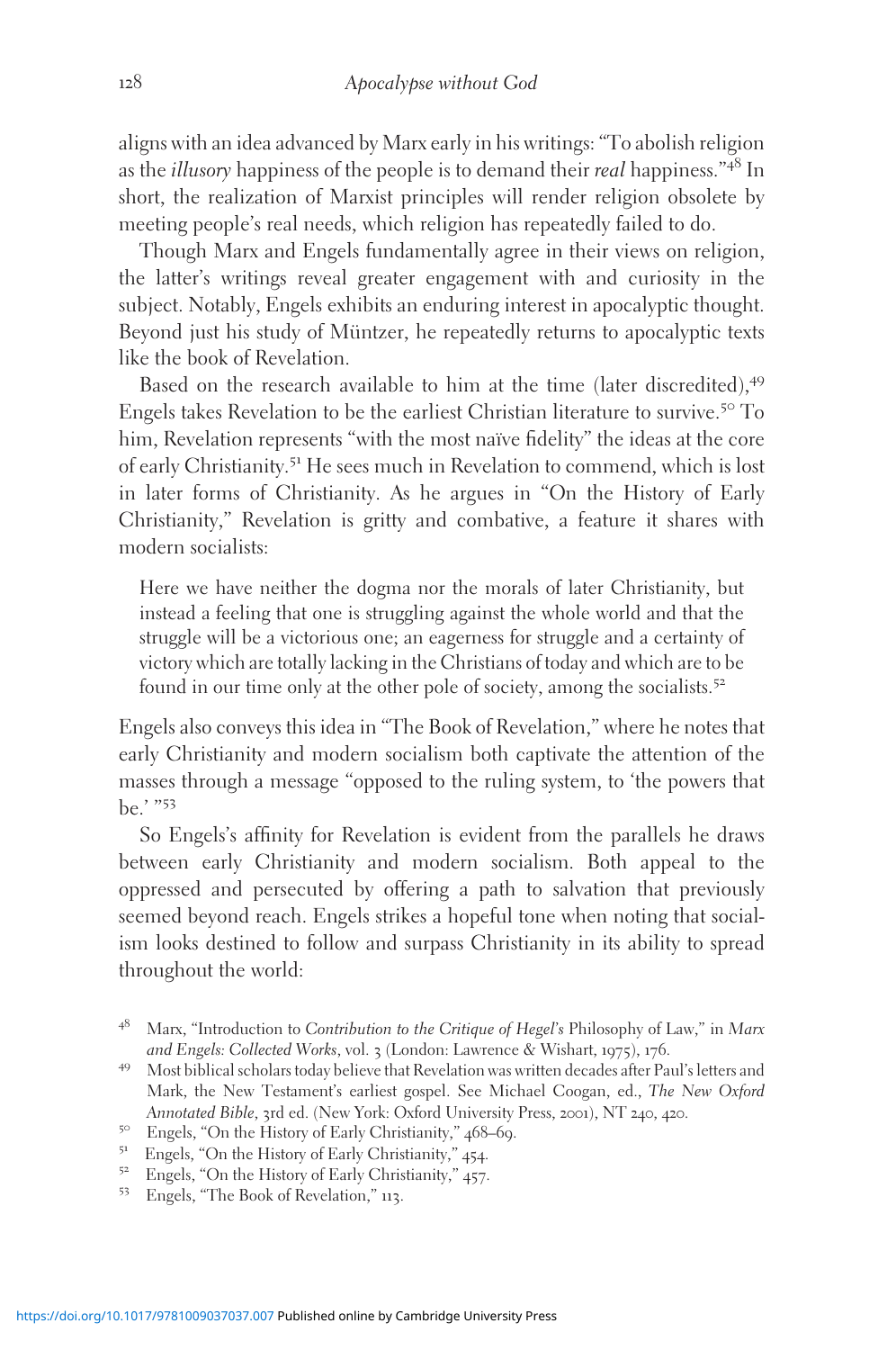[I]n spite of all persecution, nay, even spurred on by it, [Christians and socialists] forge victoriously, irresistibly ahead. Three hundred years after its appearance Christianity was the recognised state religion in the Roman World Empire, and in barely sixty years socialism has won itself a position which makes its victory absolutely certain.<sup>54</sup>

Engels recognizes in early Christianity, especially in its apocalyptic beliefs, the power to spur a worldwide movement. This appeal resembles what drives people to join the growing socialist movement, even in the face of persecution.

It is important not to overstate Engels's appreciation for and interest in Christian apocalyptic thought. Engels never implies that the claims in Revelation are valid. In fact, he takes a dismissive attitude toward much of the book. He scoffs at commentators who "expect [Revelation's] prophecies are still to come off, after more than 1,800 years," given that its author thought the realization of his predictions were "at hand."<sup>55</sup> Engels also argues that biblical criticism has revealed the origin of all John's images and signs, showing his "great poverty of mind" and "that he never experienced even in the imagination the alleged ecstasies and visions he describes."<sup>56</sup> While noting some redeeming aspects of Revelation and early Christianity, Engels never deviates from his underlying skepticism toward religion.

The greatest limitation that Engels identifies in Christian apocalyptic thought is not its bizarre imagery and prophecies, but its failure to prioritize the transformation of this world. Practices resembling socialism did appear in early Christianity, notes Engels. Yet these practices remained limited because early Christianity focused not on accomplishing "social transformation in this world, but in the hereafter, in heaven, in eternal life after death, in the impending 'millennium.'"<sup>57</sup> From Engels's perspective, any ideology that downplays the importance of addressing injustice in the present is impoverished and should be rejected.

In sum, Engels does find value in Christian apocalyptic thought – specifically, in its power to inspire challenges to those in power. But this tradition of thought, like other forms of religious thought, ultimately falls short in specifying a concrete program to remedy the ills that prompt people to turn to religion in the first place.

- 54 Engels, "On the History of Early Christianity," 447.<br>55 Engels, "The Book of Revelation," 115.<br>56 Engels, "On the History of Early Christianity," 462.<br>57 Engels, "On the History of Early Christianity," 448.
-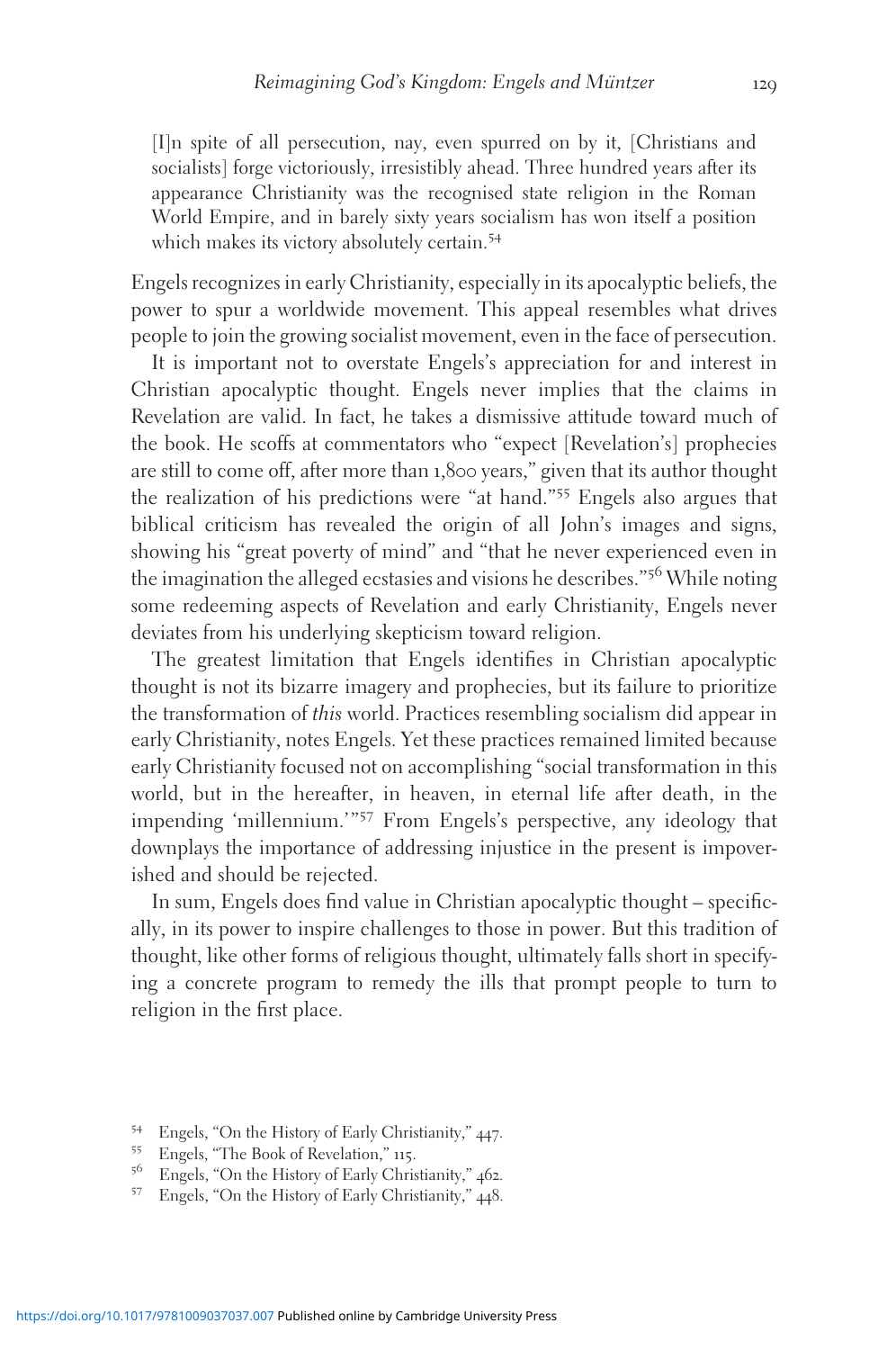## REINTERPRETING THE KINGDOM OF GOD

Given Engels's view that Christian apocalyptic thought fails to provide meaningful guidance in the present, it seems that he would find little value in its ideal of the kingdom of God – the ultimate end toward which history is moving according to the Christian perspective. Yet when Engels turns his attention to Müntzer, he comes across a conception of the kingdom of God that intrigues him. As Engels interprets him, Müntzer reimagines the kingdom of God as a communist ideal that inspires societal transformation. By using apocalyptic thought to fight economic exploitation, Müntzer overcomes a common concern with such thought – its purported lack of concern for addressing injustices here on earth. Engels thus finds in Müntzer's thought an apocalyptic vision that earns his respect.

In his work The Peasant War in Germany, Engels opts for an understanding of Müntzer that heightens his appeal within Marxism. According to this view, Müntzer largely abandons Christianity and comes close to embracing atheism. Engels paints a portrait of Müntzer no longer bound by Christianity and the Bible, but guided by reason alone:

His philosophico-theological doctrine attacked all the main points not only of Catholicism, but of Christianity generally. In the form of Christianity he preached a kind of pantheism, which curiously resembled modern speculative contemplation and at times even approached atheism. He repudiated the Bible both as the only and as the infallible revelation. The real and living revelation, he said, was reason, a revelation that has existed at all times and still exists among all peoples. To hold up the Bible against reason, he maintained, was to kill the spirit with the letter, for the Holy Spirit of which the Bible speaks is not something that exists outside us – the Holy Spirit is our reason.<sup>58</sup>

This convenient interpretation makes it easier for communists to identify with Müntzer. Engels himself makes this connection: "As Münzer's religious philosophy approached atheism, so his political programme approached communism."<sup>59</sup> The more atheist Müntzer appears, the more appealing his thought becomes from a Marxist perspective. And toward that end, Engels transforms Müntzer from a religious zealot confident he was fulfilling biblical prophecies into a Marxist hero guided by reason in his fight against irrationality and economic exploitation.

<sup>&</sup>lt;sup>58</sup> Engels, *The Peasant War in Germany*, 421–22.<br><sup>59</sup> Engels, *The Peasant War in Germany*, 422.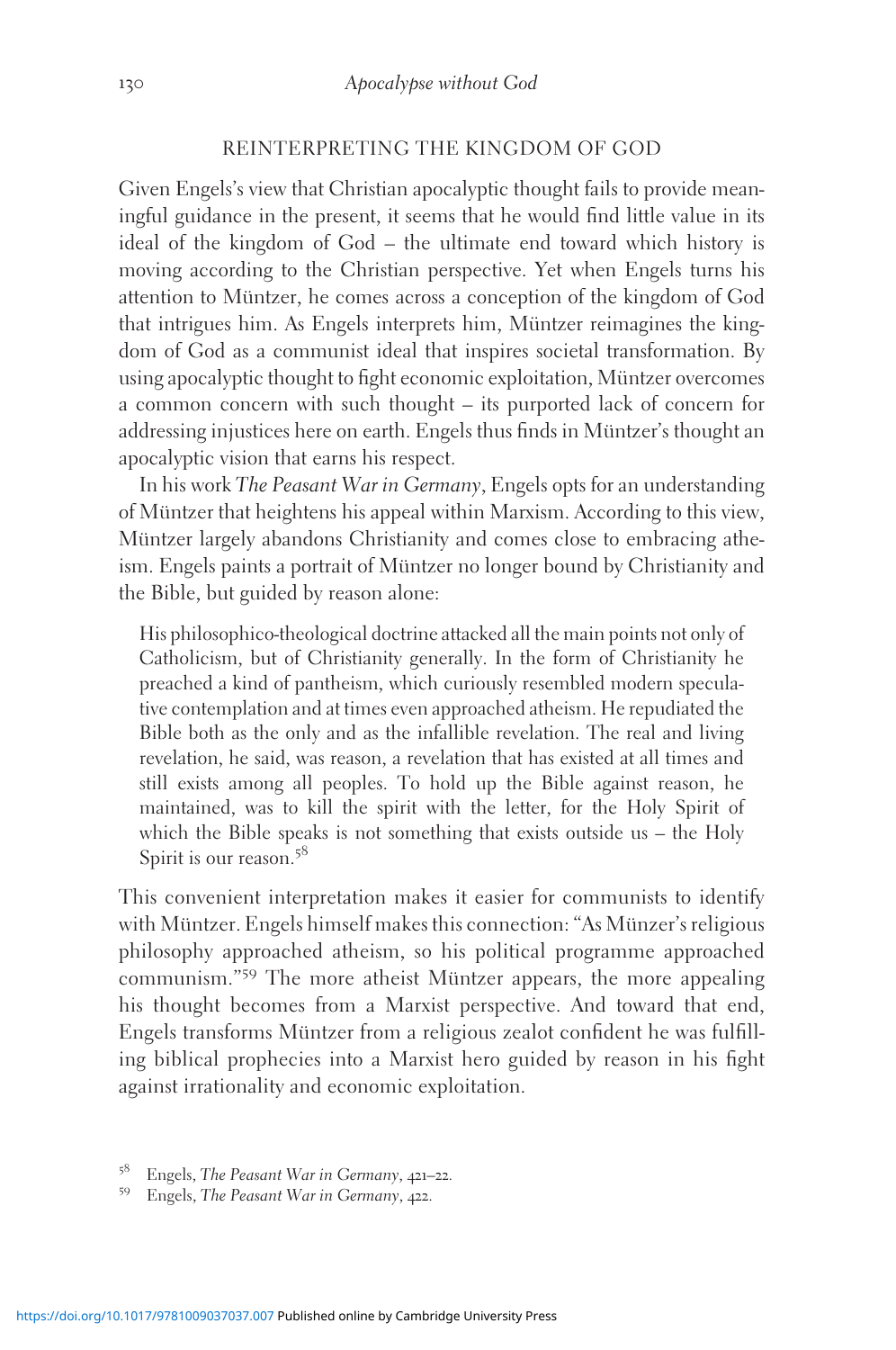With this carefully crafted interpretation, Engels portrays Müntzer as a visionary, one of the few Reformation figures who pinpointed the real sources of the conflict. According to Engels, the religious wars of the sixteenth century were in reality "class struggles ... clothed in religious shibboleths."<sup>60</sup> In the midst of this struggle, Müntzer represents for Engels the first to give voice to those factions in society without property. Whereas his contemporaries were concerned with protecting the status quo or pursuing apocalyptic fantasies, only in Müntzer's teachings does one find "communist notions" calling for radically altered property relations.<sup>61</sup>

When emphasizing Müntzer's egalitarian commitments, Engels does bring attention to a real element of his thought. In his writings, Müntzer passionately condemns existing property relations and their immense harms on the peasant class, which explains why Engels is drawn to him. According to Müntzer, princes fall into the same category as robbers and thieves because they steal from the poor and claim all creatures on earth to be their property.<sup>62</sup> Such views elicited the ire of authorities, evident from the charges against him. These included starting a revolt "with the aim of making all Christians equal" and creating a community where all "things are to be held in common and distribution should be to each according to his need."<sup>63</sup> Engels may exaggerate in places, but he is correct in stressing Müntzer's concerns with the oppressive nature of existing property relations.

These concerns lead Engels to conclude that Müntzer understands the kingdom of God differently from his predecessors. It is here that Engels takes the most liberties in his interpretation of Müntzer. Engels starts from the assumption that Müntzer equates faith and reason. He then proceeds to argue that, for Müntzer, reason makes individuals "godlike and blessed. Heaven is, therefore, nothing of another world and is to be sought in this life. It is the mission of believers to establish this Heaven, the kingdom of God, here on earth. Just as there is no Heaven in the beyond, there is also no Hell and no damnation."<sup>64</sup> Müntzer, as construed by Engels, sweeps away Christianity's otherworldly distractions to focus on the heart of the matter: creating a radically new society that realizes heaven in the here and now.

In addition to locating Müntzer's vision for God's kingdom on earth, Engels claims that this kingdom embodies communist ideals. Müntzer's political program, writes Engels, is "a brilliant anticipation of the conditions for the

<sup>&</sup>lt;sup>60</sup> Engels, *The Peasant War in Germany*, 412.<br><sup>61</sup> Engels, *The Peasant War in Germany*, 415.<br><sup>62</sup> Müntzer, *Vindication and Refutation*, 335.<br><sup>63</sup> Müntzer, "Interrogation and 'Recantation' of Müntzer," in *The Collecte* Müntzer, 436–37.<br><sup>64</sup> Engels, *The Peasant War in Germany*, 422.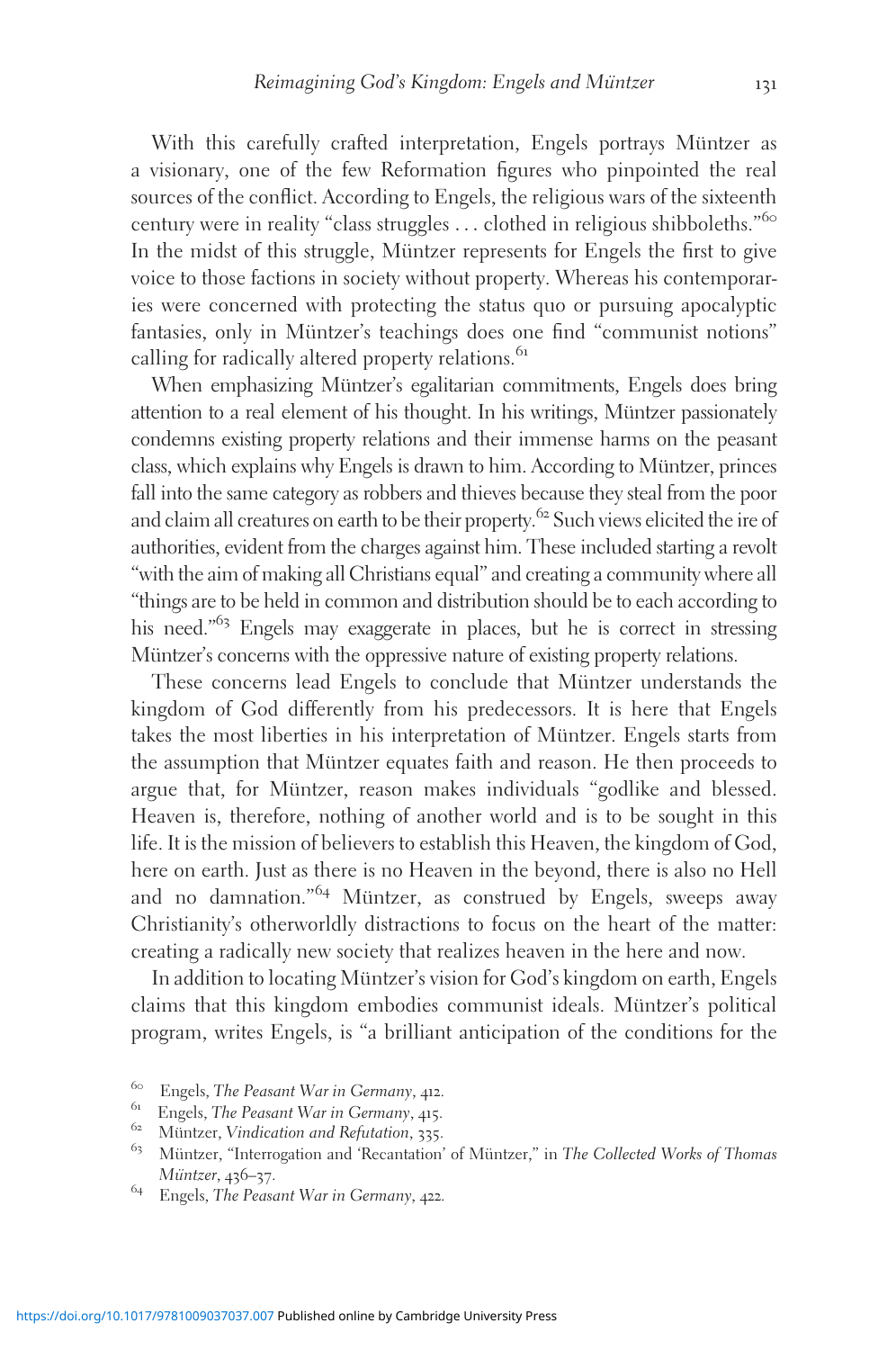emancipation of the proletarian element that had scarcely begun" during his life. This program specifically takes the form of a call for "the immediate establishment of the kingdom of God on Earth, of the prophesied millennium." By kingdom of God, continues Engels, Müntzer "meant a society with no class differences, no private property and no state authority independent of, and foreign to, the members of society. All existing authorities, insofar as they refused to submit and join the revolution, were to be overthrown, all work and all property shared in common, and complete equality introduced." Müntzer is not content just to pray and hope for this ideal, but commits to "overthrow or kill" all who stand in its way.<sup>65</sup> For Engels, Müntzer transforms the kingdom of God into an ideal that promotes revolution on earth.

For Engels, Müntzer's ideas were ahead of his time – in fact, too far ahead of his time. During the Reformation, property relations had not developed and reached a point of crisis where a figure like Müntzer could successfully launch a revolution in line with Marxist principles. As Engels puts it, "Not only the movement of his time, but also the age, were not ripe for the ideas of which [Müntzer] himself had only a faint notion. The class which he represented was still in its birth throes. It was far from developed enough to assume leadership over, and to transform, society."<sup>66</sup> Müntzer stands as an early harbinger of the modern proletarian movement.<sup>67</sup> Yet the "chasm between his theories and the surrounding realities" proved too great for Müntzer, which is why his revolutionary program ultimately failed.<sup>68</sup>

Engels's interpretation of Müntzer has proven incredibly influential, ensuring the German reformer a place of honor in the communist tradition. Statues, stamps, and other imagery from the communist era in East Germany, for instance, celebrate Müntzer as a hero and patriot (see Figure 5.1). Though successful in bringing greater attention to Müntzer, Engels's account has the weakness of putting forward a portrait of Müntzer at odds with the reformer's own writings. Engels asserts that the dominant culture at the time forced Müntzer to conceal his doctrines in "Christian phraseology."<sup>69</sup> But he offers no evidence for this claim, and it is difficult to square with Müntzer's heavy reliance on scripture and claims to be God's chosen servant. If Müntzer's faith is an act, it certainly is an elaborate one, for he never shows any hints of deviating from it in his public life or private writings.

<sup>&</sup>lt;sup>65</sup> Engels, The Peasant War in Germany, 422.<br><sup>66</sup> Engels, The Peasant War in Germany, 470.<br><sup>67</sup> Engels, Socialism: Utopian and Scientific, in Marx and Engels: Collected Works, vol. 24 (London: Lawrence & Wishart, 1989), 287; and Dialectics of Nature, in Marx and Engels: Collected Works, vol. 25, 318.<br><sup>68</sup> Engels, *The Peasant War in Germany*, 471.<br><sup>69</sup> Engels, *The Peasant War in Germany*, 422.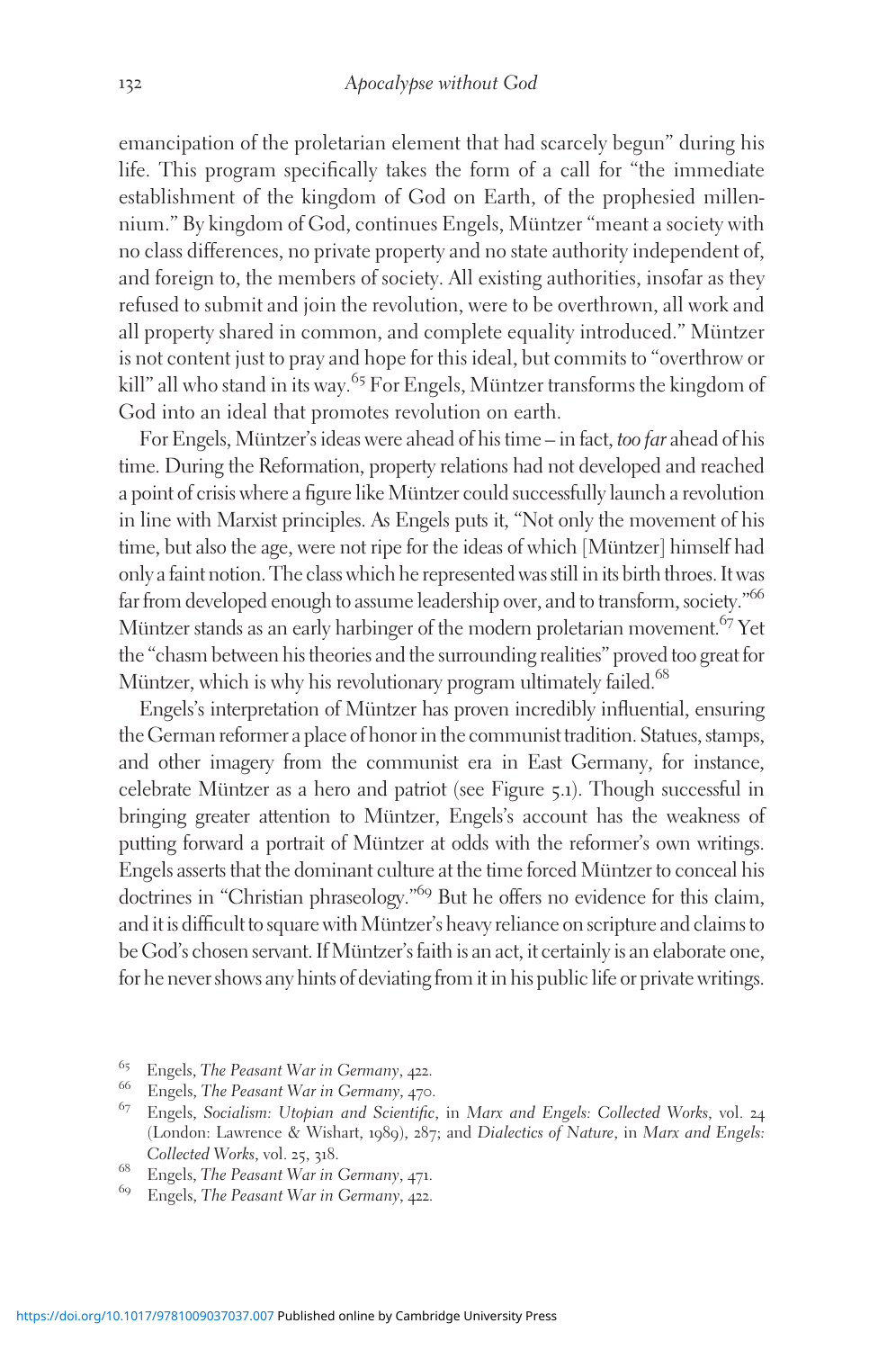

FIGURE 5.1 East German stamp of Thomas Müntzer This stamp from the communist era portrays Müntzer as a "German" patriot"<sup>70</sup>

A more parsimonious explanation is that Müntzer's frequent references to God and scripture stem from sincere Christian beliefs. As the earlier overview of Müntzer's thought makes clear, a Christian apocalyptic worldview permeates his writings. It is true that Müntzer calls for radical change on earth, as Engels notes. But for Müntzer, such change is possible only because God is empowering the elect to realize his kingdom. Nothing in Müntzer's writings suggests that he abandons his Christian faith in favor of atheism. So rather than give the most accurate account of Müntzer's thought, Engels molds it to make it compatible with Marxism.

## THE INADEQUACY OF UTOPIAN SOCIALISM

Engels secularizes Müntzer by downplaying the Christian elements in his thought and reinterpreting his conception of the kingdom of God. Below we will explore  $why$  Engels would interpret Müntzer in this way. But to answer that question, first it is important to understand parallels between Marxism and Christian apocalyptic thought. The goal here is not to repeat the facile criticism that Marxism lacks originality and just repackages Christian apocalyptic beliefs. It rather is to identify

 $7^\circ$  The stamp is from the American Philatelic Society's reference collection and the photo is by Mackenzie Jones.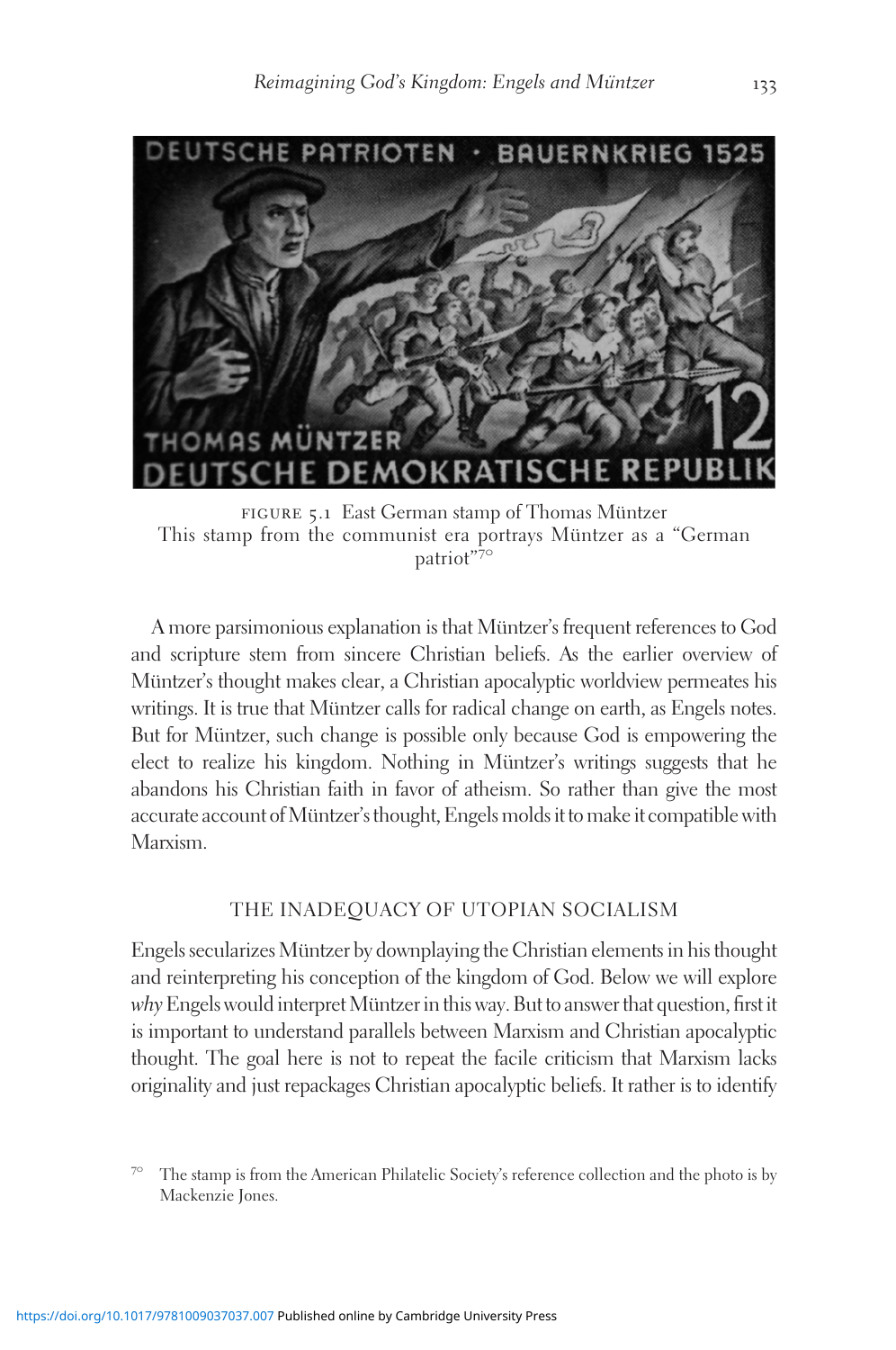points of convergence between Marxism and apocalyptic thought so as to highlight what makes Müntzer's thought appealing to Engels.

The parallels between Marxism and cataclysmic apocalyptic thought emerge most prominently in Marx and Engels's criticism of what they call utopian socialism. In the Communist Manifesto, they describe utopian socialists as rejecting "all political, and especially all revolutionary, action; they wish to attain their ends by peaceful means, and endeavour, by small experiments, necessarily doomed to failure, and by the force of example, to pave the way for the new social Gospel."71 In their view, utopian socialism takes a naïve understanding of social change: someone just needs to come up with the right idea and implement it peacefully and gradually, starting with small experiments, then the ideal society will follow. This approach, warn Marx and Engels, ignores the decisive role that economic forces play in shaping history.

In Socialism: Utopian and Scientific, Engels contrasts utopian socialism with scientific socialism, which for him is Marxism. He dismisses utopian socialists for seeing no connection between their theories and "the chain of historical development." From their perspective, they "might just as well have been born 500 years earlier, and might then have spared humanity 500 years of error, strife, and suffering."<sup>72</sup> This understanding of social change, which takes a reformer's eureka moment as the impetus for such change, strikes Engels as hopelessly simplistic. He instead stresses that society advances toward the ideal as a result of changing economic forces. For theorists committed to scientific socialism, their duty is to understand those forces, how they develop, and what impact their future development will have. When economic forces are examined through a Marxist lens, the transition to the ideal society ceases to be as convenient and smooth as utopian socialism suggests.

Marxism offers a scientific approach to understanding socialism and its development, argues Engels, grounded in two concepts: historical materialism and surplus value.<sup>73</sup> Historical materialism expresses the idea that "the final causes of all social changes and political revolutions are to be sought, not in men's brains, not in man's better insight into eternal truth and justice, but in changes in the modes of production and exchange."<sup>74</sup> Importantly, Marxism takes economic and political crisis as an inescapable part of the transition to socialism.

Why is crisis inevitable? The answer lies in the other concept Engels singles out: surplus value. Capitalists amass wealth by extracting surplus value from

<sup>&</sup>lt;sup>71</sup> Marx and Engels, *Manifesto of the Communist Party*, in *Marx and Engels: Collected Works*, vol. 6 (London: Lawrence & Wishart, 1976), 515.

v<sup>72</sup> Engels, Socialism: Utopian and Scientific, 288.<br><sup>73</sup> Engels, Socialism: Utopian and Scientific, 305.<br><sup>74</sup> Engels, Socialism: Utopian and Scientific, 306.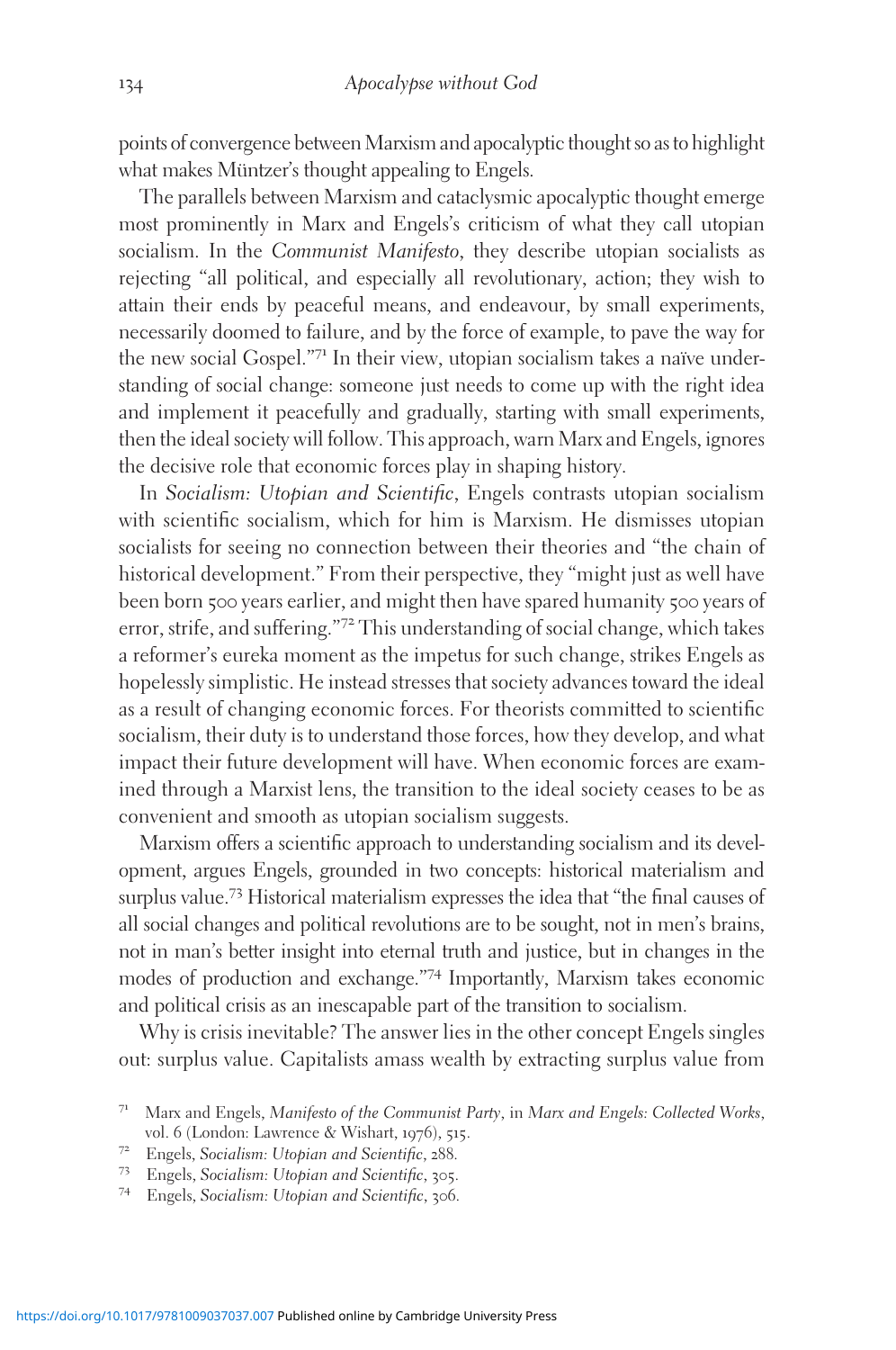their workers – that is, the value of workers' labor that exceeds their pay.<sup>75</sup> Competition puts pressure on capitalists to increase their profits and technology makes each worker more productive, which together lead to the extraction of more and more surplus value from the workers. This exploitation ensures an increasingly impoverished proletariat relative to the bourgeoisie, as the wealth gap and antagonism between the two classes grow. These economic developments set in motion a crisis for capitalism – the rise of the bourgeoisie's "own grave-diggers," as the Communist Manifesto puts it.<sup>76</sup> The growing wealth gap that comes with modern industry produces a proletariat more acutely aware of its exploitation. Moreover, proletarians work closely together in factories, which makes it easier for them to organize. Eventually, the power of the proletariat overwhelms the capitalist system, resulting in a revolution where the "proletariat seizes political power and turns the means of production into State property."<sup>77</sup>

There is, of course, much debate in Marxist theory on what exactly the crisis and revolution leading to capitalism's collapse will look like. At the time of the Communist Manifesto in 1848, Marx and Engels envisioned socialism coming "only by the forcible overthrow of all existing social conditions."<sup>78</sup> Within Marxism, Vladimir Lenin's theory of revolution – outlined on the eve of the Russian Revolution in The State and Revolution – argues perhaps most strongly that socialism only comes through violence. The "liberation of the oppressed class," writes Lenin, is possible only with a "violent revolution" and "the destruction of the apparatus of state power which was created by the ruling class."<sup>79</sup> The crisis giving birth to the communist state, in Lenin's view, is necessarily a violent revolution led by the vanguard of the proletariat. Regardless of whether Leninism is a perversion of Marxism or its fullest realization, it is hard to deny that there are resources in Marx and Engels's writings – which Lenin cites at length – for making the case that the communist revolution comes violently.

A few passages by Marx and Engels leave open the possibility of a peaceful transition to socialism, at least in some places. Speaking in 1872, Marx identifies several nations – America, England, and perhaps Holland – "where the workers may achieve their aims by peaceful means."<sup>80</sup> Similarly, Engels speaks

<sup>&</sup>lt;sup>75</sup> Engels, Socialism: Utopian and Scientific, 305.<br><sup>76</sup> Marx and Engels, Manifesto of the Communist Party, 496.<br><sup>77</sup> Engels, Socialism: Utopian and Scientific, 320.<br><sup>78</sup> Marx and Engels, Manifesto of the Communist Party, 1992), 9.<br><sup>80</sup> Marx, "On the Hague Congress," in *Marx and Engels: Collected Works*, vol. 23 (London:

Lawrence & Wishart, 1988), 255.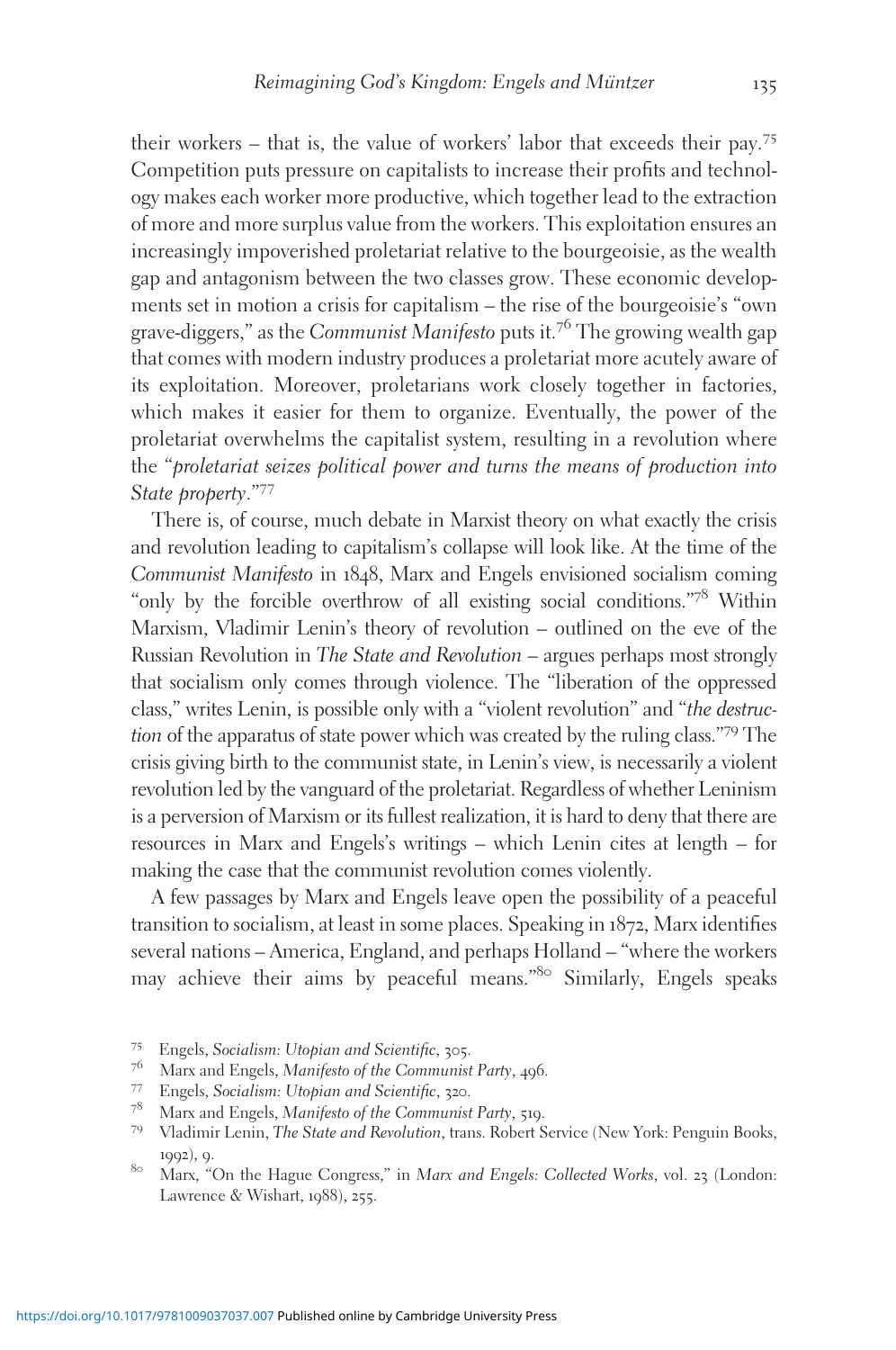glowingly of advances made by communism in the wake of universal suffrage. He notes the irony of communists – "the 'revolutionaries,' the 'overthrowers' " – "thriving far better on legal methods than on illegal methods and overthrow."<sup>81</sup> So there also are resources in Marxist theory for the view that nonviolent revolution can bring about socialism.

Still, granting the possibility of nonviolent revolution does not eliminate crisis's role in Marxism. According to Marxist theory, human welfare does not improve gradually and steadily. Instead, social, political, and economic conditions must worsen before they can get better. Exploitation of the workers increases as capitalism develops, before culminating in a crisis that brings the communist ideal within reach. Regardless of whether the revolution is peaceful or violent, crisis is unavoidable in the Marxist understanding of how history unfolds.

Marxism's reliance on crisis to explain social change gives it a structure with similarities to cataclysmic apocalyptic thought. From the Marxist perspective, corruption infects capitalist society in the form of widespread exploitation of the working class. This exploitation ultimately proves unsustainable, asthe antagonism between the proletariat and bourgeoisie reaches a crisis point that sets in motion capitalism's collapse.What ensues is morethan mere chaos, since economic forces empower the proletariat to take the reins of political power. The dictatorship of the proletariat ends economic exploitation and brings to a close the long history in which one class oppressed another. With the arrival of communism, the state eventually withers away and the Marxist vision of utopia becomes a reality. In sum, the Marxist understanding of social change – corruption, crisis, economic forces guiding crisis to its intended end, and utopia – contains all the elements of cataclysmic apocalyptic thought in secular form.

#### ENGELS, MARXISM, AND APOCALYPTIC HOPE

To suggest that Marxism shares features with Christianity – in particular, apocalyptic thought – is by no means a new claim. Numerous interpreters make this claim, which often serves the goal of criticizing Marxism. With varying levels of sophistication, political theorists, theologians, and others make the case that Marxism's ties to religion are deep and inescapable. The diverse charges leveled against Marxism include that it is a philosophy motivated by apocalyptic hope, $82$  the exhortations of

<sup>&</sup>lt;sup>81</sup> Engels, "Introduction to Karl Marx's The Class Struggles in France 1848 to 1850," in Marx and

Engels: Collected Works, vol. 27, 522.<br><sup>82</sup> Richard Arneson, "Marxism and Secular Faith," American Political Science Review 79, no. 3 (1985): 639; Nicolas Berdyaev, The Russian Idea (New York: Macmillan, 1948), 200; Norman Cohn, The Pursuit of the Millennium: Revolutionary Millenarians and Mystical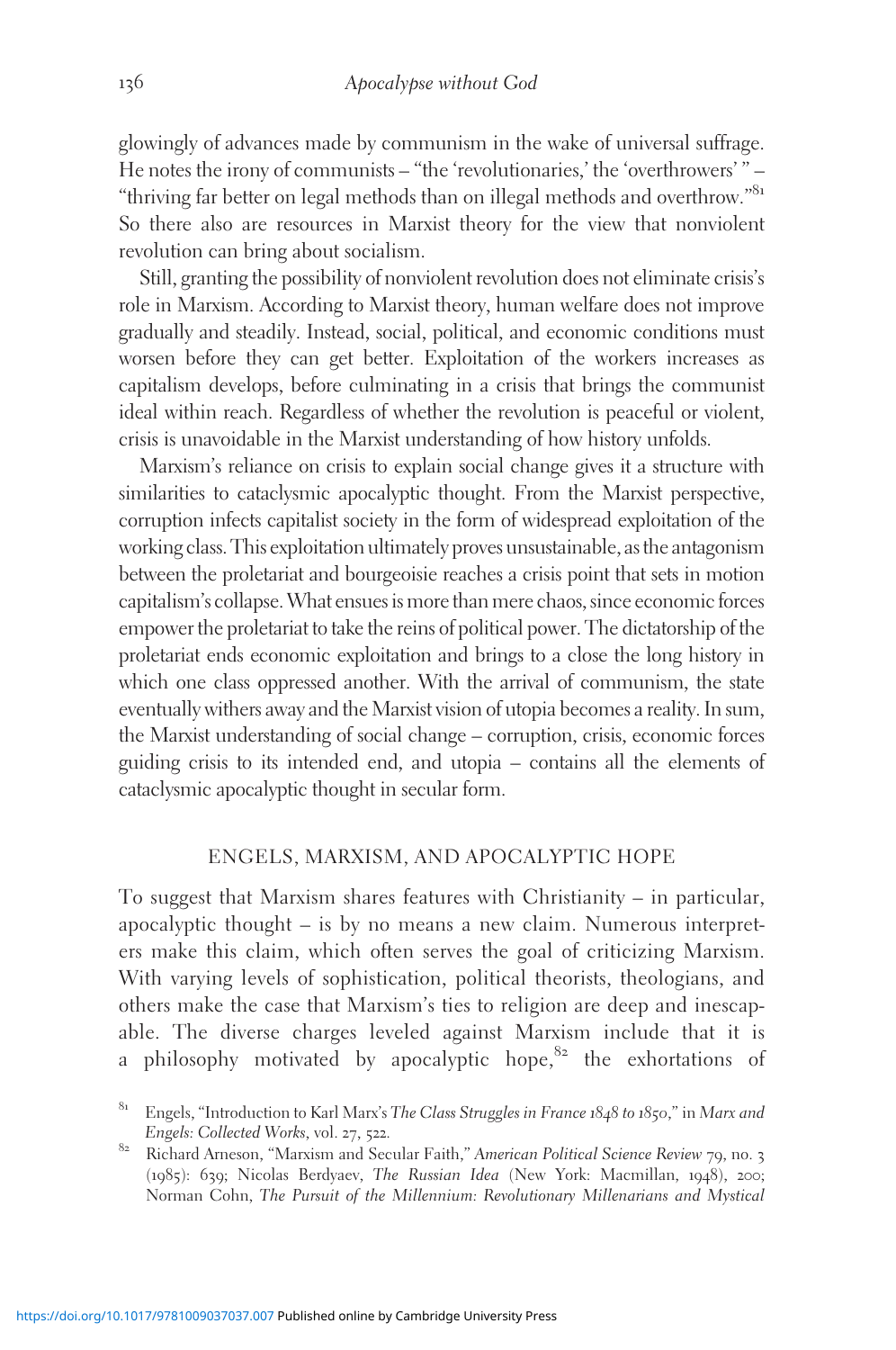a prophet, $83$  a secularized religion,  $84$  a Christian heresy,  $85$  and the god that failed.<sup>86</sup> Abraham Friesen sums up the perceived connection between Marxism and Christian apocalyptic thought, evident in the former's fascination with figures like Müntzer: "The ultimate goal of Müntzer and Marx were identical, but the means of arriving at the goal were different. Would God or man overcome tensions in society and establish the Kingdom of God on earth? ... One could quibble over the means, but the goal remained the same."<sup>87</sup> At its heart, argues Friesen, Marxism is a utopian philosophy like apocalyptic Christianity. It only departs from Christianity in its belief that human forces, not divine ones, will realize the ideal society.

Some object to this characterization of Marxism. Roland Boer rejects the notion that there are significant ties between Marxism and apocalyptic thought.<sup>88</sup> This "infamous" charge (in Boer's words) certainly catches people's attention.<sup>89</sup> As "soon as one raises the question of Marxism and religion in a gathering," writes Boer, "at least one person will jump at the bait and insist that Marxism is a form of secularised eschatology ... . These proponents argue that Jewish and Christian thought has influenced the Marxist narrative of

Anarchists of the Middle Ages, rev. ed. (New York: Oxford University Press, 1970), 251; Friesen, Reformation and Utopia, 236–39; John Hall, Apocalypse: From Antiquity to the Empire of Modernity (Malden, MA: Polity, 2009), 134–42; Karl Löwith, Meaning in History (Chicago: University of Chicago Press, 1949), 33–51; Reinhold Niebuhr, "Introduction," in Karl Marx and Friedrich Engels on Religion (New York: Schocken Books, 1964), vii–xiv; John Roberts, "The 'Returns to Religion': Messianism, Christianity and the Revolutionary Tradition. Part I: 'Wakefulness to the Future,'" Historical Materialism 16, no. 2 (2008): 59-84; Rothbard, "Karl Marx: Communist as Religious Eschatologist"; and David Rowley, "'Redeemer Empire': Russian Millenarianism," American Historical Review 104, no. 5 (1999): 1592.

- <sup>83</sup> Leszek Kolakowski, Main Currents of Marxism: Its Rise, Growth, and Dissolution. Volume 1: The Founders, trans. P. S. Falla (New York: Oxford University Press, 1978), 375.<br><sup>84</sup> Rudolf Bultmann, The Presence of Eternity: History and Eschatology (New York: Harper &
- Brothers, 1957), 68–70; Gregory Claeys, Dystopia: A Natural History: A Study of Modern Despotism, Its Antecedents, and Its Literary Diffractions (New York: Oxford University Press, 2017), 245; Gareth Jones, "How Marx Covered His Tracks: The Hidden Link between Communism and Religion," Times Literary Supplement 5175 (2002): 14; and David McLellan, Marxism and Religion: A Description and Assessment of the Marxist
- Critique of Christianity (New York: Harper & Row, 1987), 161.<br><sup>85</sup> Alasdair MacIntyre, *Marxism and Christianity*, 2nd ed. (London: Duckworth Publishers, 1995), vi.<br><sup>86</sup> Richard Crossman, ed., *The God that Failed* (New York: Harper & Brothers, 1949).<br><sup>87</sup> Existent Reformation and Utobia. 220.
- 
- 
- Friesen, Reformation and Utopia, 239.<br>Boer is not the first to object to this characterization of Marxism. See also Hans Blumenberg, The Legitimacy of the Modern Age, trans. Robert Wallace (Cambridge, MA: MIT Press, 1983), <sup>14</sup>–15. <sup>89</sup> Boer, Criticism of Earth: On Marxism and Theology IV (Chicago: Haymarket Books,
- 2013), 289.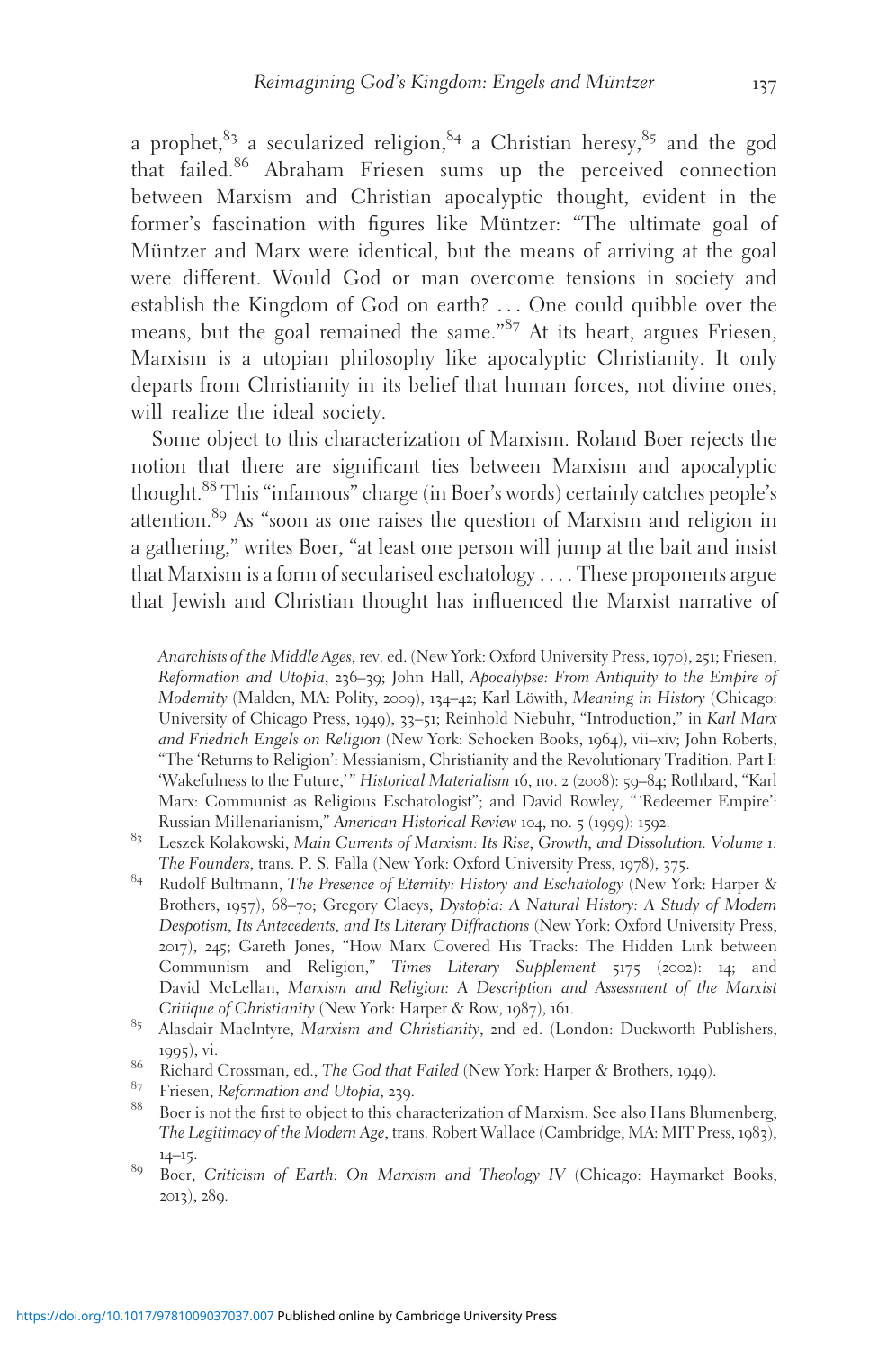history, which is but a pale copy of its original." That argument, he continues, usually "is used as ammunition in the hands of conservative and liberal critics."<sup>90</sup>

In Boer's reading of Marx and Engels, such criticism has little textual basis. Of the two, Engels shows more interest in apocalyptic thought, evident in his writings on Revelation and Müntzer. But once you dig into these texts, contends Boer, it becomes clear that "Engels was not the conduit for eschatological or apocalyptic themes in Marxism." As evidence, Boer cites Engels's conclusions on the book of Revelation: "By the 1850s, Engels ... argued that [Revelation] was a purely historical text, giving us a window into early Christianity."<sup>91</sup> So according to Boer, Revelation for Engels amounts to nothing more than a historical artifact, which has little influence on his philosophy.

Boer makes several compelling points when casting doubt on the idea that Marxism is apocalyptic Christianity in secular garb. He is right that such criticisms often are reactionary attacks with little interest in better understanding Marxism.<sup>92</sup> Given Marxism's claims to be scientific, comparing it to religious belief is an easy way to discredit it. Boer is also right to emphasize that there is no evidence that Marx and Engels appropriate elements from Christian apocalyptic thought when formulating Marxism. The suggestion that Christian apocalyptic thought provides the foundation for Marxism is speculation with little textual evidence. Marx and Engels never explicitly draw on Revelation or other apocalyptic writings when developing Marxism's core concepts. There are good reasons, then, for Boer's skepticism.

But in expressing this skepticism, Boer defends conclusions that prove too strong. He argues that the apocalyptic beliefs of Revelation are merely historical artifacts with little relevance to Engels's understanding of politics in the Industrial Age. For Boer, Engels's real interest in Revelation lies in identifying the book as the earliest Christian writing, which best captures Christianity's revolutionary nature.<sup>93</sup> It is here that Boer's interpretation goes awry, for he assumes that Engels sees the revolutionary elements in Revelation and early Christianity as distinct from their apocalyptic elements. If Revelation best captures the heart of early Christianity in Engels's view, that suggests he understands early Christianity as fundamentally apocalyptic in its outlook.

<sup>90</sup> Boer, In the Vale of Tears: On Marxism and Theology V (Chicago: Haymarket Books,

<sup>2014), 219.&</sup>lt;br><sup>91</sup> Boer, In the Vale of Tears, 225.<br><sup>92</sup> See, e.g., Rothbard, "Karl Marx: Communist as Religious Eschatologist."<br><sup>93</sup> Boer, *Criticism of Earth*, 290.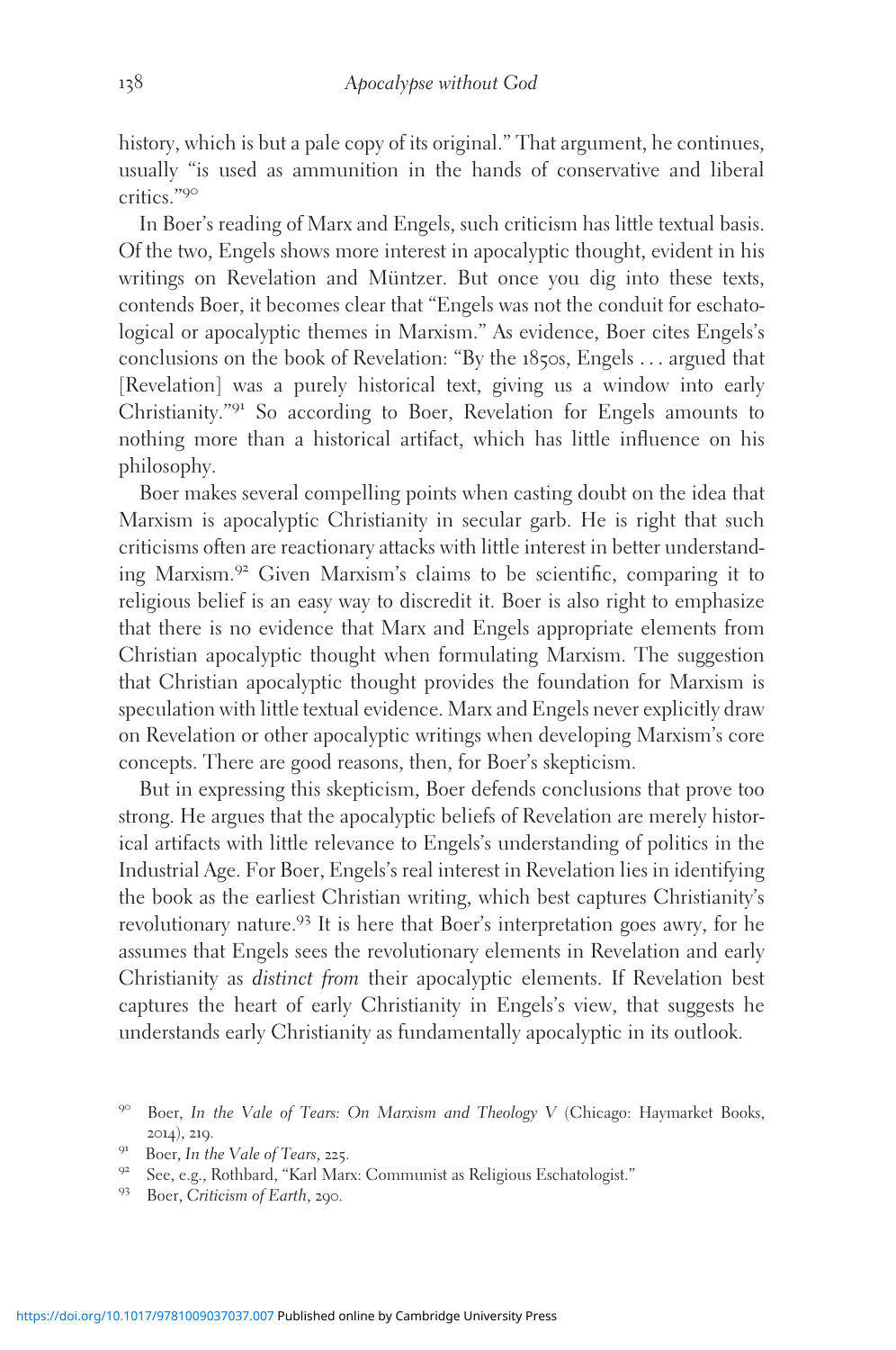In fact, for Engels, it is precisely Christianity's apocalyptic outlook that made it revolutionary. He makes that argument in "On the History of Early Christianity." This work notes that Revelation relentlessly attacks the ruling powers, whose corruption stands in sharp contrast to God's ideal kingdom. By urging people to reject the corrupt present and set their sights instead on the ideal to come, early Christianity inspired masses of followers in the midst of crisis and persecution. This feature of early Christianity, argues Engels, resembles the process by which modern socialism achieves explosive growth. Despite being persecuted, socialists – like the early Christians – are thriving and positioning themselves to take over society.<sup>94</sup>

He echoes this point in his introduction to Marx's Class Struggles in France, one of Engels's last writings before his death in 1895. The text concludes by discussing Christianity's ability to flourish in the midst of crisis, while suggesting that the socialist movement has this same strength. The passage captures Engels's fascination with the power of apocalyptic hope:

It is now, almost to the year, sixteen centuries since a dangerous party of overthrow was likewise active in the Roman empire. It undermined religion and all the foundations of the state; it flatly denied that Caesar's will was the supreme law; it was without a fatherland, was international; it spread over the whole empire, from Gaul to Asia, and beyond the frontiers of the empire. It had long carried on seditious activities underground in secret; for a considerable time, however, it had felt itself strong enough to come out into the open. This party of overthrow, which was known by the name of Christians, was also strongly represented in the army ... . The Emperor Diocletian ... stepped in with vigour, while there was still time. He promulgated an anti-Socialist – I beg your pardon, I meant to say anti-Christian – law. The meetings of the overthrowers were forbidden, their meeting halls were closed or even pulled down, the Christian emblems, crosses, etc., were, like the red handkerchiefs in Saxony, prohibited. Christians were declared ineligible for holding public office; they were not to be allowed to become even corporals ... . Christians were forbidden out of hand to seek justice before a court. Even this exceptional law was to no avail. The Christians tore it down from the walls with scorn; they are even supposed to have set fire to the Emperor's palace in Nicomedia in his presence. Then the latter revenged himself by the great persecution of Christians in the year 303 A.D. It was the last of its kind. And it was so effective that seventeen years later the army consisted overwhelmingly of Christians, and the succeeding autocrat of the whole Roman empire, Constantine, called the Great by the priests, proclaimed Christianity the state religion.<sup>95</sup>

<sup>&</sup>lt;sup>94</sup> Engels, "On the History of Early Christianity,"  $447$ .<br><sup>95</sup> Engels, "Introduction to Karl Marx's *The Class Struggles in France*, 1848 to 1850," 523–24.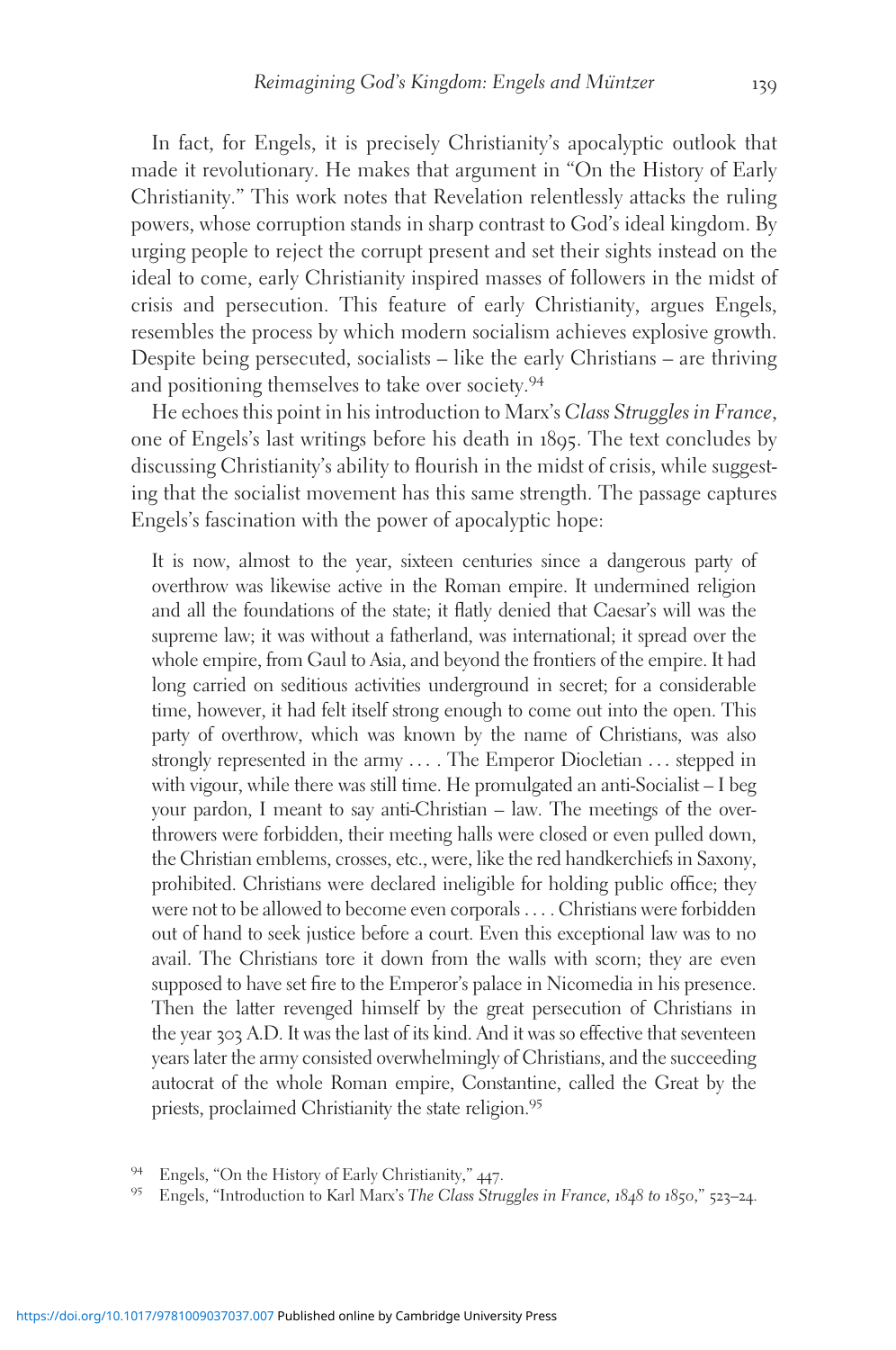Engels highlights how socialism mirrors early Christianity. Despite constant attacks from the ruling powers, Christianity's apocalyptic message found a way to triumph. Socialism will also triumph, but its victory will be far more complete and lasting. For Engels, the key difference between these movements is that modern socialism, unlike early Christianity, is correct in its prescriptions and vision for social change. Whereas early Christianity ultimately failed, modern socialism will succeed in realizing its ideal.

If we are going to take seriously Marx and Engels's thought and not read into their writings Christian influences that are never mentioned, as Boer rightly suggests, we also have to take seriously their texts that do directly engage with Christian thought. Though Engels understands Christian apocalyptic beliefs as myths that generate false predictions, he also goes out of his way to draw parallels between such beliefs and socialism. It is not an offhand observation he makes once and quickly abandons. Rather, he repeatedly returns to this idea, from his account of Müntzer in  $185$  to his writings on early Christianity in the 1890s just before his death. Clearly, Engels finds in Christian apocalyptic thought insights relevant to modern socialism.

Despite its errors, apocalyptic thought contains a kernel of truth from Engels's perspective: it identifies crisis as the vehicle through which the oppressed and powerless will finally triumph. This idea from early Christianity inspires many, but ultimately fails because Christianity sets its focus on heaven above rather than on earth below. In contrast, Engels finds in Marxism a scientific explanation for how crisis will liberate the oppressed classes. Marxism fully embodies a truth that only appears in incomplete and mistaken form in early Christianity.

So Christian apocalyptic thought does not serve as a hidden source of inspiration for Marxist thought – a position that Boer rightly rejects. A more accurate interpretation is that apocalyptic Christianity's understanding of social change shares features with Marxism. Engels appreciates these similarities without subordinating his philosophy to Christian thought.

Some may see Engels's interest in the Christian apocalyptic tradition as having little importance to his overall thought and Marxism generally – it represents little more than an idiosyncratic curiosity. But it is a mistake to dismiss Engels's engagement with apocalyptic thought too quickly, for it offers insights into Marxism. A vision for social change with parallels to apocalyptic thought offers a strategy for reconciling competing goals within Marxism – outlining a political theory that is both utopian and feasible. Marxism purports to present a vision of the ideal society that is actually achievable. Marxism, like Christian apocalyptic thought, solves the problem of the vast gap between the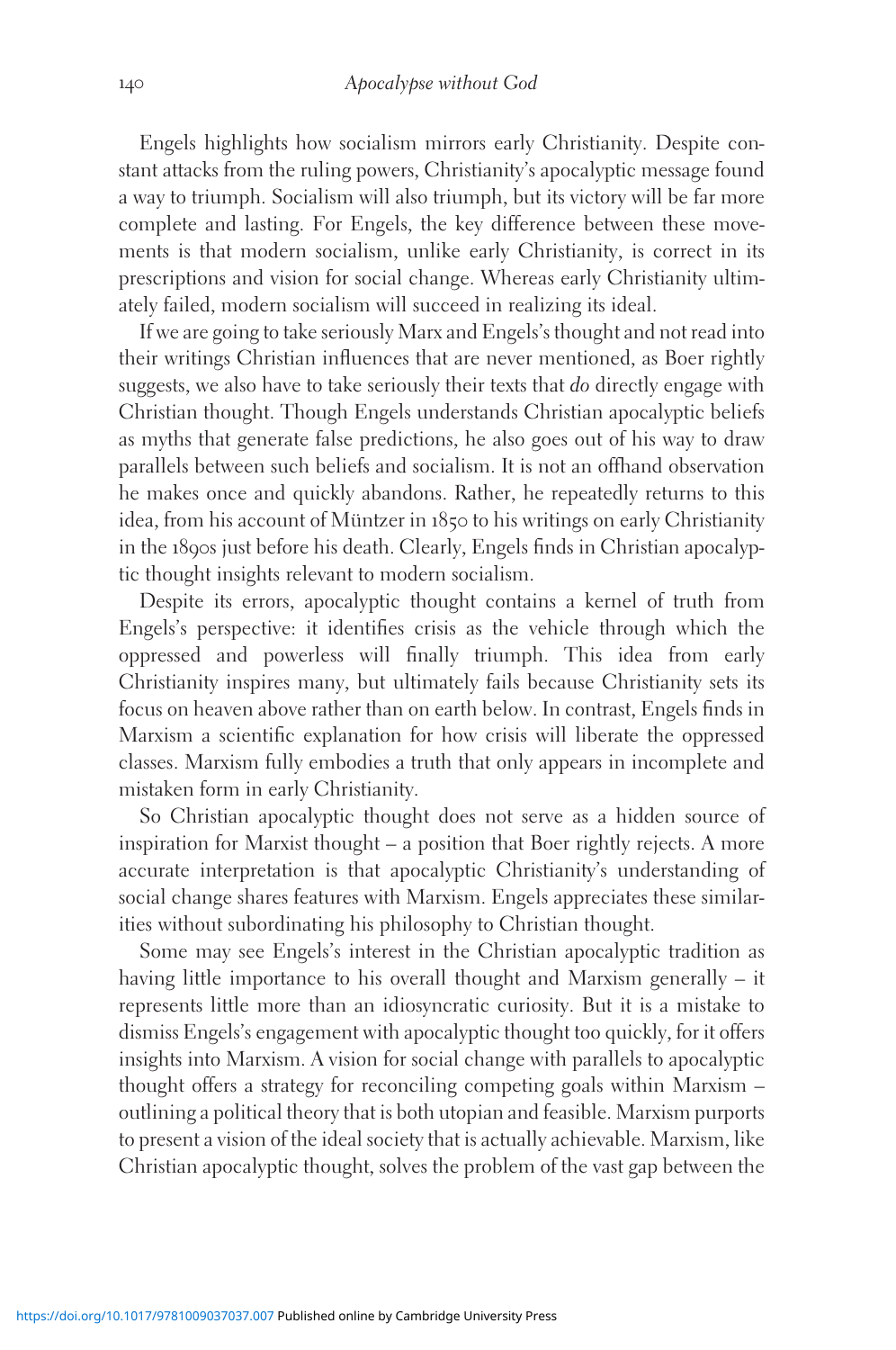corrupt present and ideal future by identifying crisis as the vehicle for radically transforming society and bringing the ideal within reach.

Ultimately, hope in the power of crisis, like that found in apocalyptic thought, is an inescapable element of Marxism. Engels seems to recognize this point, noting the seeds of Marxism's truth and power in inchoate form in early Christianity. Engels sees within apocalyptic thought the power to inspire dramatic political action in pursuit of an ideal, even when it seems hopelessly far away. Perhaps for this reason, he continually returns to Christian apocalyptic thought as a source of insight for understanding the socialist movement of his day. When encountering such thought, he refuses to entirely reject it or temper its utopian aspirations. Instead, he transforms apocalyptic thought – most obvious in how he reinterprets Müntzer's understanding of the kingdom of God – and puts its ideas in the service of earthly rather than heavenly aims.